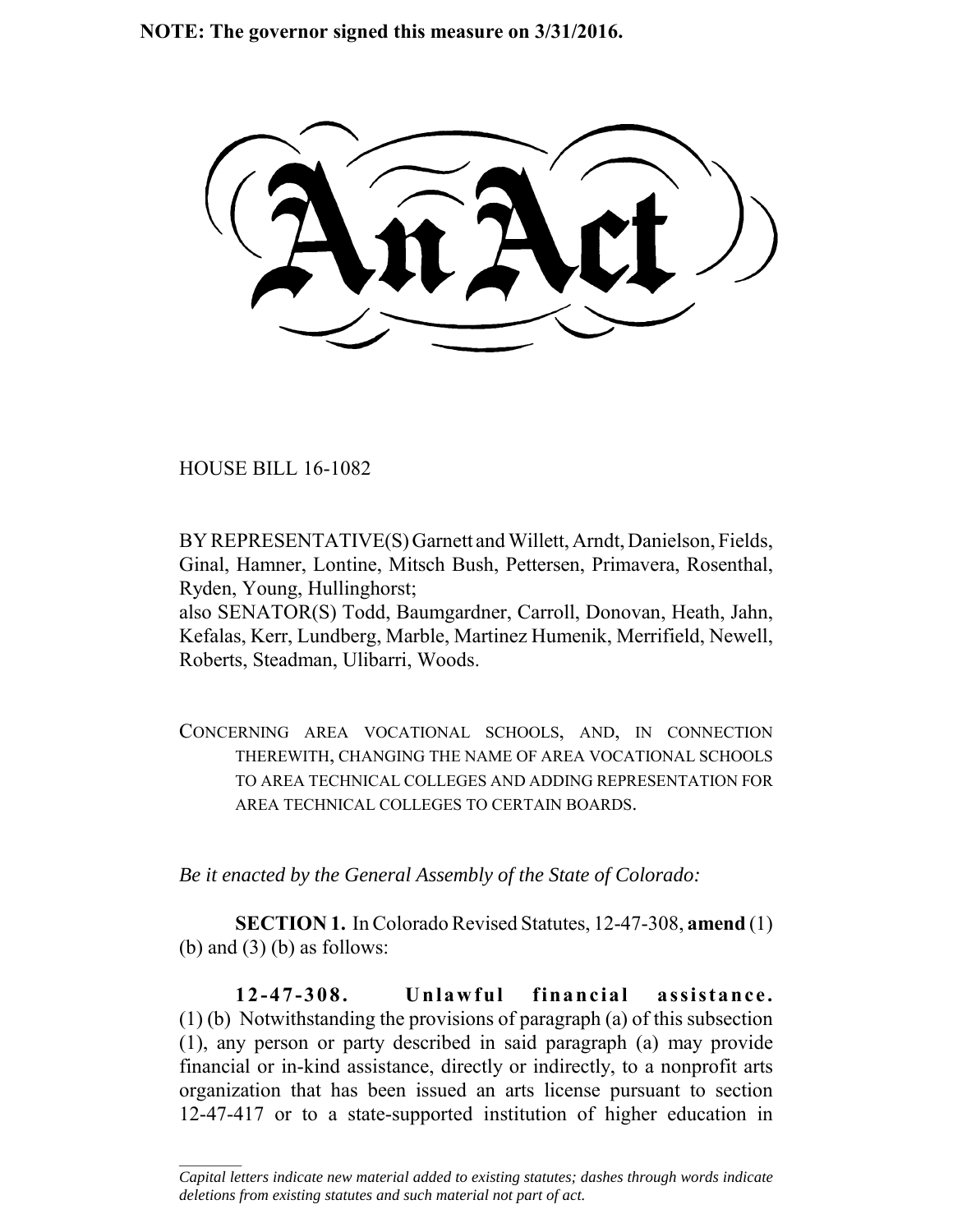Colorado, including junior colleges, area vocational schools TECHNICAL COLLEGES, and the Auraria higher education center, or the governing board of a state-supported institution of higher education, or to a nonpublic institution of higher education as defined in section 23-3.7-102, C.R.S., that is operating pursuant to 26 U.S.C. sec. 501 (c) (3) of the federal "Internal Revenue Code of 1986", as amended, if the institution has been issued a license pursuant to article 46, 47, or 48 of this title.

(3) (b) Notwithstanding the provisions of paragraph (a) of this subsection (3), a nonprofit arts organization that has been issued an arts license pursuant to section 12-47-417 or a state-supported institution of higher education in Colorado, including junior colleges, area vocational schools TECHNICAL COLLEGES, and the Auraria higher education center, or the governing board of a state-supported institution of higher education, or a nonpublic institution of higher education as defined in section 23-3.7-102, C.R.S., that is operating pursuant to  $26$  U.S.C. sec. 501 (c) (3) of the federal "Internal Revenue Code of 1986", as amended, if the institution has been issued a license pursuant to article 46, 47, or 48 of this title, may receive financial or in-kind assistance, directly or indirectly, from the persons or parties described and referred to in paragraph (a) of subsection (1) of this section.

**SECTION 2.** In Colorado Revised Statutes, 12-59-103, **amend** (13) as follows:

**12-59-103. Definitions.** As used in this article, unless the context otherwise requires:

(13) "Train-out" means the opportunity for a student of a private occupational school ceasing operation to meet such student's educational objectives through training provided by another approved private occupational school, a community college, an area vocational school TECHNICAL COLLEGE, or any other training arrangement acceptable to the division.

**SECTION 3.** In Colorado Revised Statutes, 12-59-115, **amend** (7) (a) as follows:

**12-59-115. Bonds.** (7) (a) In the event that a private occupational school ceases operation, the board shall be IS authorized to make demand

PAGE 2-HOUSE BILL 16-1082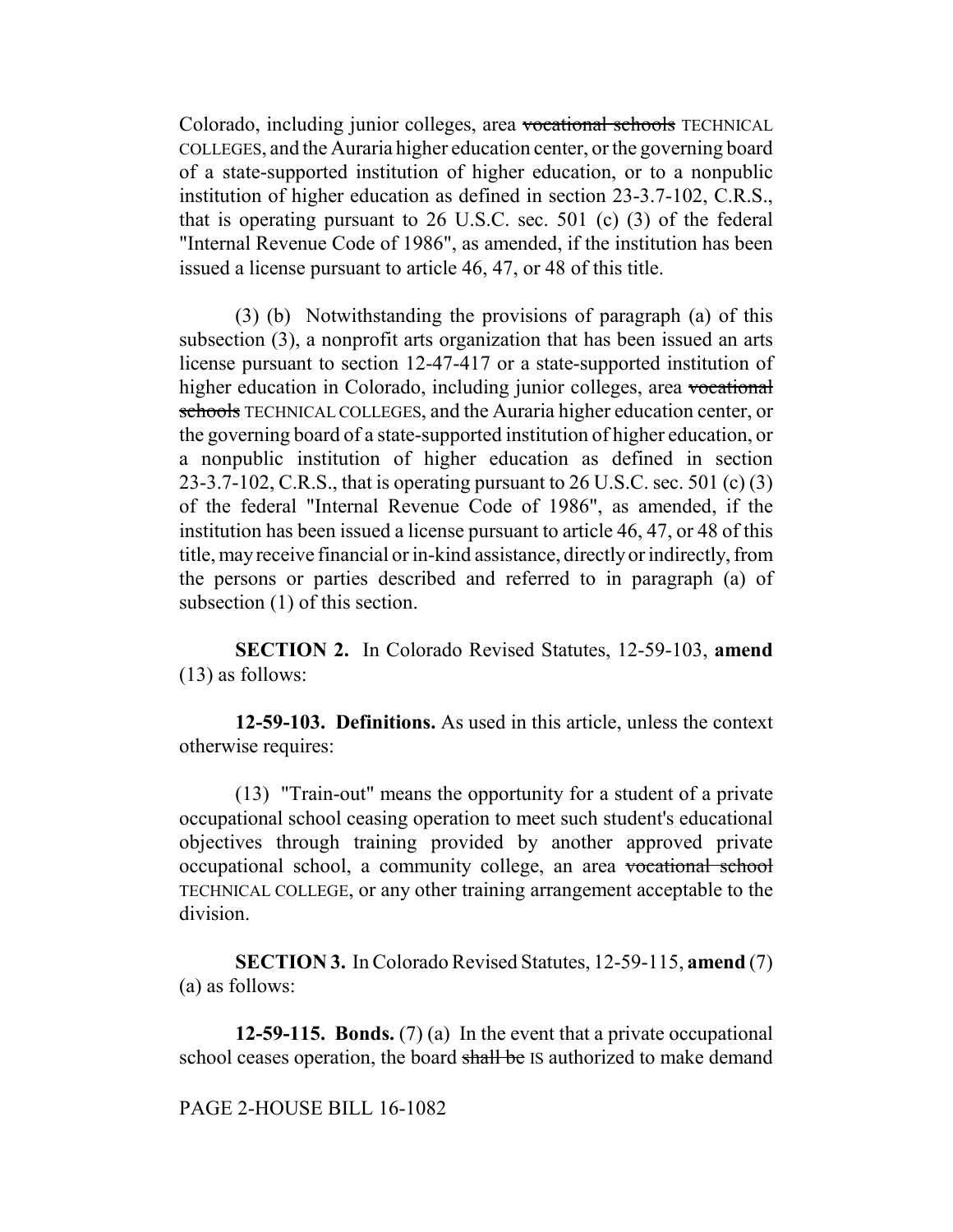on the surety of such school upon the demand for a refund by a student or the implementation of a train-out for the students of such school, and the surety shall pay the claim due in a timely manner. To the extent practicable, the board shall use the amount of the bond to provide train-out for students of the private occupational school ceasing operation through a contract with another approved private occupational school, a community college, an area vocational school TECHNICAL COLLEGE, or any other training arrangement acceptable to the board. The train-out provided to a student shall replace REPLACES the original enrollment agreement or contract between the student and the private occupational school ceasing operation; except that tuition and fee payments shall be made by the student as required by the original enrollment agreement or contract.

**SECTION 4.** In Colorado Revised Statutes, 22-10-103, **amend** (7) (a) and  $(11)$  (b) (I) as follows:

**22-10-103. Definitions.** As used in this article, unless the context otherwise requires:

(7) "Local education provider" means one of the following entities that the department recognizes as providing appropriate and effective adult education and literacy programs:

(a) A secondary or postsecondary, public or private, nonprofit educational entity, including but not limited to a school district, charter school, board of cooperative services, state institution of higher education, junior college, and area vocational school TECHNICAL COLLEGE;

(11) (b) For purposes of this subsection (11), a postsecondary education or training provider includes, but need not be limited to:

(I) A state institution of higher education, junior college, or area vocational school TECHNICAL COLLEGE;

**SECTION 5.** In Colorado Revised Statutes, 22-35-103, **amend**  $(12)$  (a) as follows:

**22-35-103. Definitions.** As used in this article, unless the context otherwise requires:

#### PAGE 3-HOUSE BILL 16-1082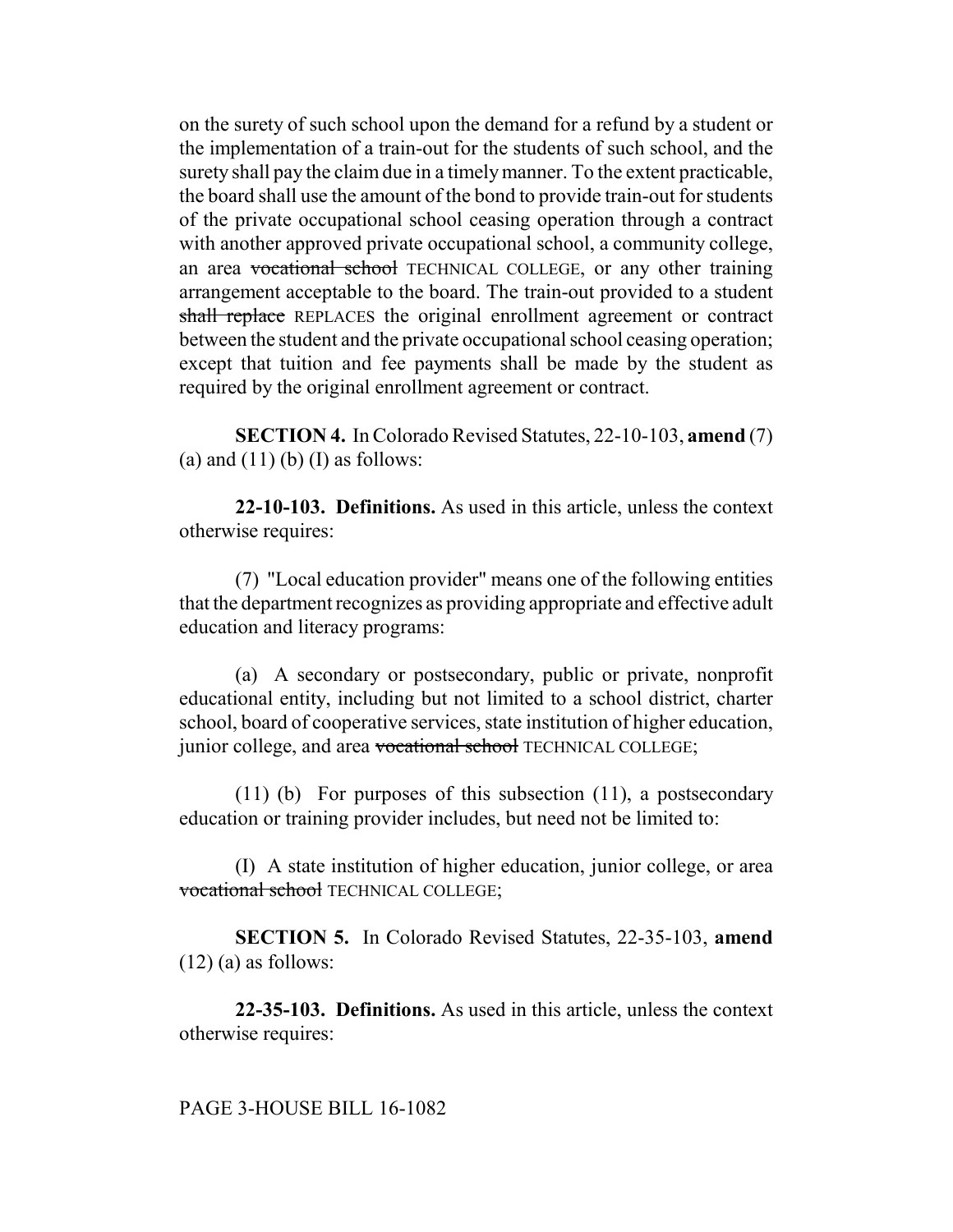(12) "Institution of higher education" means:

(a) A state university or college, community college, junior college, local district college, or area vocational school TECHNICAL COLLEGE described in title 23, C.R.S.;

**SECTION 6.** In Colorado Revised Statutes, 22-35-105, **amend** (3) (a) (I) as follows:

**22-35-105. Financial provisions - payment of tuition.** (3) (a) A cooperative agreement shall establish the tuition rate at which the local education provider shall pay the institution of higher education for any courses in which a qualified student of the local education provider concurrently enrolls at the institution. The tuition rate shall not exceed:

(I) For a course offered by a public community college, a public junior college, or an area vocational school TECHNICAL COLLEGE, the student share of the tuition rate established for Colorado residents enrolled in the course, which tuition rate is established by the state board for community colleges and occupational education pursuant to section 23-60-202 (1) (c) (I), C.R.S.; except that, if the local education provider is located outside the boundaries of every community college service area, as assigned by the commission pursuant to section 23-60-207, C.R.S., the tuition rate shall not exceed the actual student share of the resident tuition rate of the nearest Colorado public institution of higher education.

**SECTION 7.** In Colorado Revised Statutes, 22-35-107, **amend** (2) introductory portion,  $(2)$  (b), and  $(6)$  (f) as follows:

**22-35-107. Concurrent enrollment advisory board - created membership - duties - reports - repeal.** (2) The board shall consist of the following thirteen FOURTEEN members:

(b) Four FIVE representatives from the state systems of higher education appointed by the executive director of the department of higher education, including at least two members who represent the Colorado community college system, one member who represents a public, four-year institution of higher education, and one member who represents a local district college, AND ONE MEMBER WHO REPRESENTS AN AREA TECHNICAL COLLEGE;

## PAGE 4-HOUSE BILL 16-1082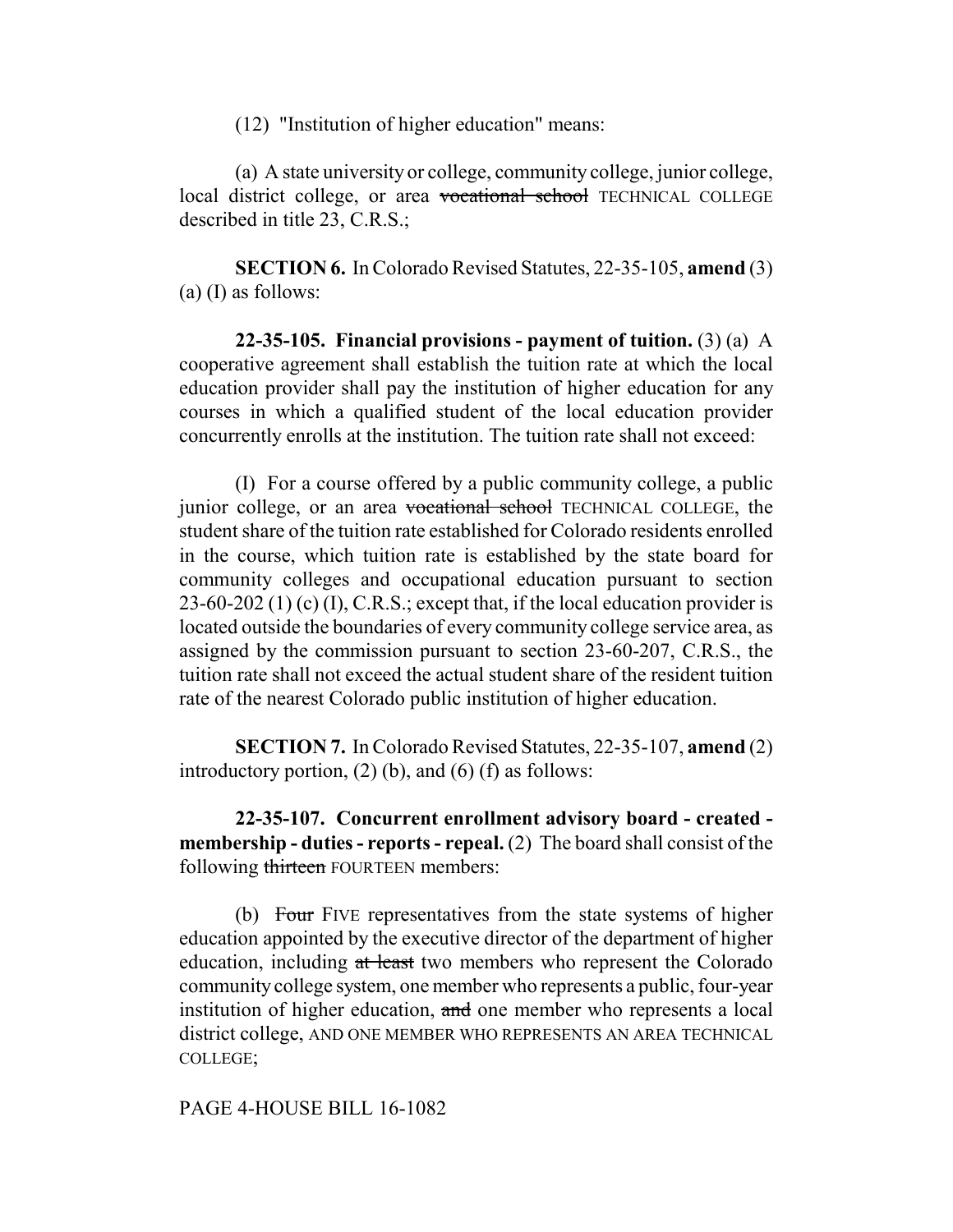(6) The board shall have the following duties:

(f) Collaborating with persons from the department of education, the department of labor and employment, the community college system, the local district junior colleges, area vocational schools TECHNICAL COLLEGES, and the Colorado work force development council created in section 24-46.3-101, C.R.S., to create a set of standard recommendations to advise and assist local education providers in creating cooperative agreements to include course work related to apprenticeship programs and internship programs as options within a local education provider's concurrent enrollment program. The board shall complete the standard recommendations and make them available to local education providers by January 1, 2016.

**SECTION 8.** In Colorado Revised Statutes, 23-1-102, **amend** (2) as follows:

**23-1-102. Commission established - terms of office.** (2) There is hereby established a central policy and coordinating board for higher education in the state of Colorado, to be known as the Colorado commission on higher education, referred to in this article as the "commission". The duties and powers delegated to the commission by this article shall apply to all state-supported institutions of higher education, including, but not limited to, all postsecondary institutions in the state supported in whole or part by state funds, and including junior colleges and community colleges, extension programs of the state-supported universities and colleges, local district colleges, area vocational schools TECHNICAL COLLEGES, the Auraria higher education center established in article 70 of this title, and specifically the regents of the university of Colorado and the institutions it governs. The governing boards and institutions of the public system of higher education in Colorado, including the university of Colorado, are obligated to conform to the policies set by the commission within the authorities delegated to it in this article.

**SECTION 9.** In Colorado Revised Statutes, 23-1-106, **amend** (5) (a) as follows:

**23-1-106. Duties and powers of the commission with respect to capital construction and long-range planning - legislative declaration - definitions.** (5) (a) The commission shall approve plans for any capital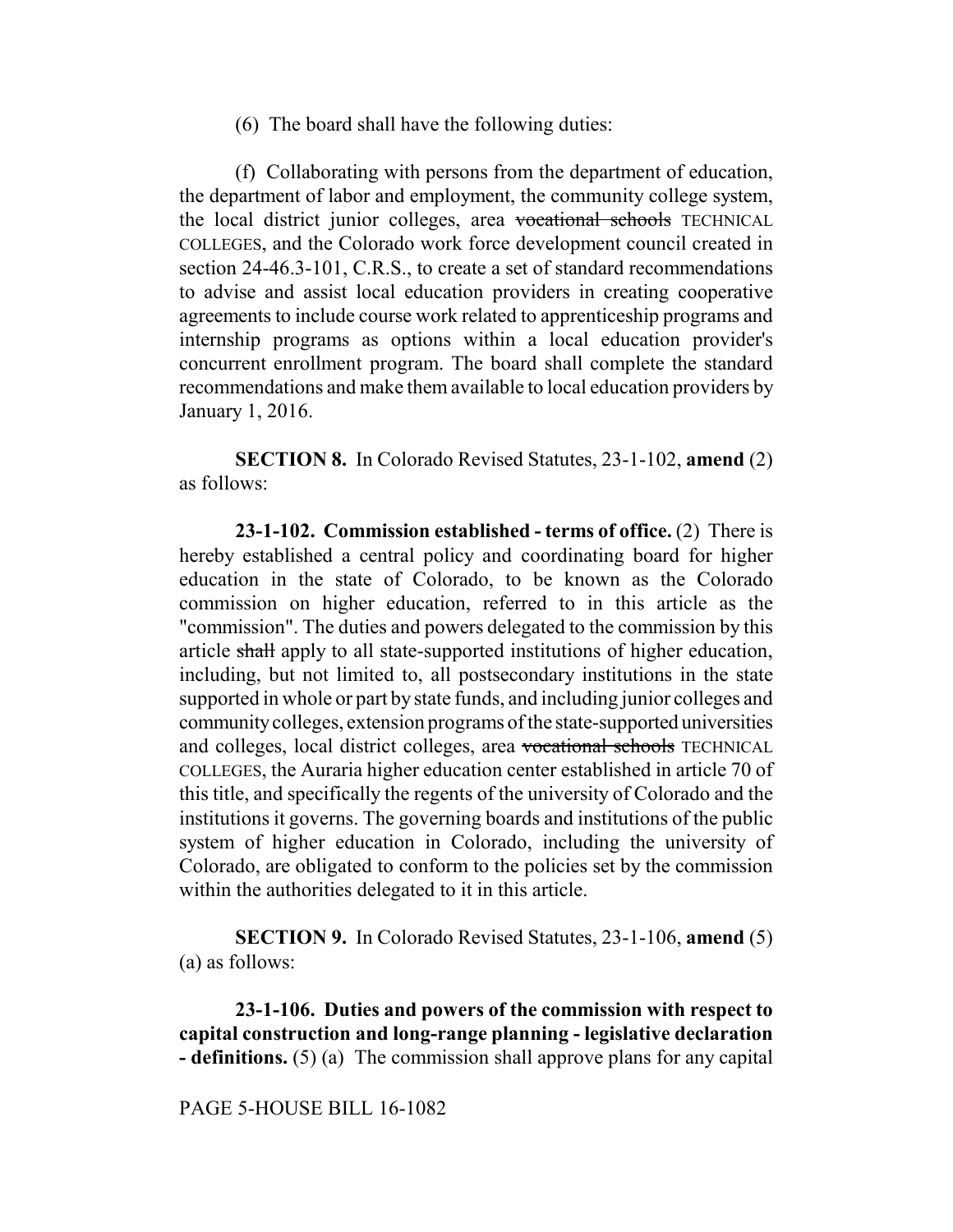construction or capital renewal project at any state institution of higher education regardless of the source of funds; except that the commission need not approve plans for any capital construction or capital renewal project at a local district college or area vocational school TECHNICAL COLLEGE or for any capital construction or capital renewal project described in subsection (9) or (10) of this section.

**SECTION 10.** In Colorado Revised Statutes, 23-1-108, **amend** (1.5) (b) (VI), (1.9) (a) (I), (1.9) (a) (III), and (1.9) (b) as follows:

**23-1-108. Duties and powers of the commission with regard to systemwide planning.** (1.5) (b) At a minimum, the commission shall address the following issues in developing the master plan:

(VI) The role of two-year and four-year junior colleges and area vocational schools TECHNICAL COLLEGES in helping to address the workforce and economic development needs of the state within the system of higher education; and

(1.9) (a) (I) On or before December 1, 2013, the commission shall create a performance-based funding plan to appropriate to each governing board, including the governing boards for the junior colleges and area vocational schools TECHNICAL COLLEGES, a portion of the performance funding amount for the applicable state fiscal year based on the success demonstrated by the institutions under each governing board's control in meeting the goals and expectations specified in the institutions' respective performance contracts.

(III) The commission shall ensure that the performance-based funding plan distributes the performance funding amount on the basis of an institution's performance in meeting the negotiated goals and expectations specified in its performance contract. The distribution of the performance funding amount shall not take into account additional revenues that may be available to the institution, including but not limited to local property tax revenues received by the junior colleges and area vocational schools TECHNICAL COLLEGES.

(b) After the 2016-17 state fiscal year, in each state fiscal year in which the general assembly appropriates the restored level of general fund appropriations for the state system of higher education, the commission,

### PAGE 6-HOUSE BILL 16-1082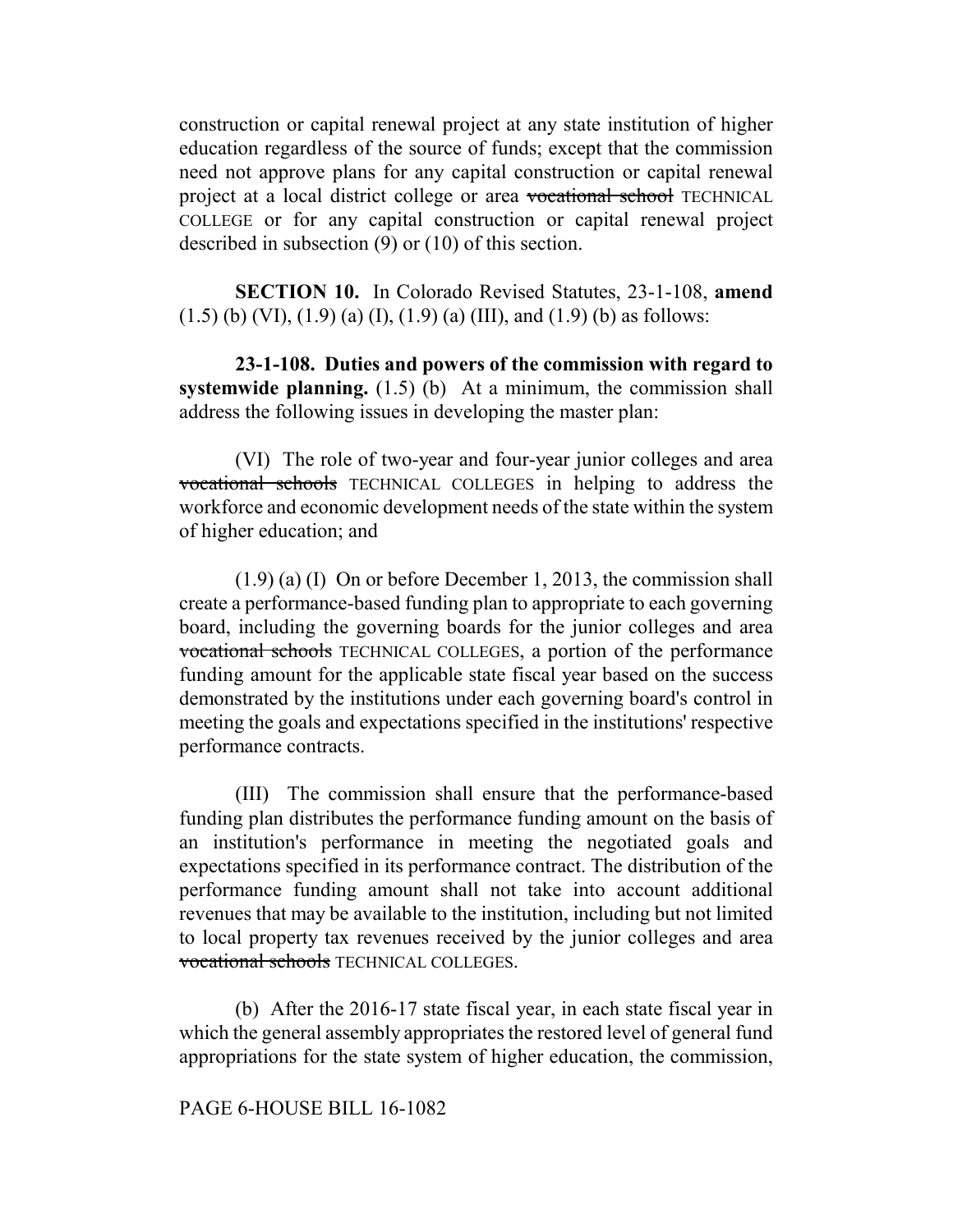based on the performance-based funding plan adopted in the master plan, shall recommend to the joint budget committee the portion of the performance funding amount to be appropriated to each governing board, including the governing boards for the junior colleges and the area vocational schools TECHNICAL COLLEGES, based on the demonstrated performance of the institutions that are under the governing board's control in meeting the institutions' goals and expectations specified in the institutions' respective performance contracts.

**SECTION 11.** In Colorado Revised Statutes, 23-1-130, **amend** (2) (a) as follows:

**23-1-130. Department duty to report on workforce needs and credential production - repeal.** (2) To the extent practicable within available resources and subject to the availability of data currently collected by and accessible to state agencies, the department, in consultation with the department of labor, the department of regulatory agencies, and any other entity the department deems appropriate, shall produce an annual report regarding state workforce need projections and credential production. The report shall:

(a) Indicate the state's anticipated workforce needs and the number of degrees, certificates, and other credentials that public and private institutions of higher education, private occupational schools, local district colleges, and area vocational schools TECHNICAL COLLEGES expect to issue;

**SECTION 12.** In Colorado Revised Statutes, 23-1-132, **amend** (3) as follows:

**23-1-132. Commission directive - tuition waivers for exonerated persons.** (3) The policy described in subsection (1) of this section shall MUST be implemented by all state-supported institutions of higher education, including but not limited to all postsecondary institutions in the state supported in whole or in part by state funds, including junior colleges and community colleges, extension programs of the state-supported universities and colleges, local district colleges, and area vocational schools TECHNICAL COLLEGES.

**SECTION 13.** In Colorado Revised Statutes, 23-2-102, **amend** (1) as follows:

PAGE 7-HOUSE BILL 16-1082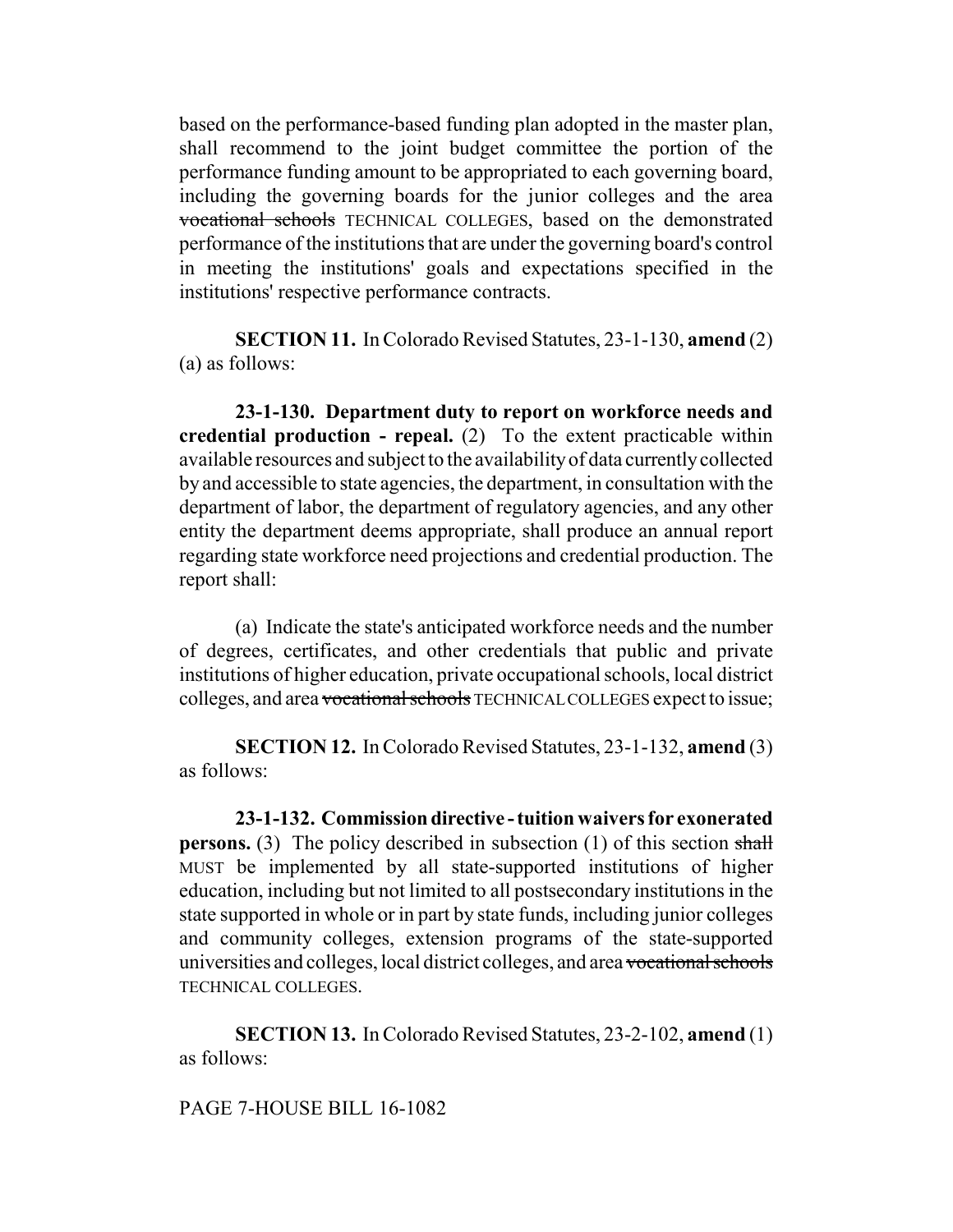**23-2-102. Definitions.** As used in this article, unless the context otherwise requires:

(1) "Alternate enrollment" means the opportunity for a student enrolled in a private college or university that ceases operation to meet the student's educational objectives through education provided by another authorized private college or university, a community college, an area vocational school TECHNICAL COLLEGE, or any other educational arrangement acceptable to the department and the commission.

**SECTION 14.** In Colorado Revised Statutes, 23-2-103.8, **amend** (7) (a) as follows:

**23-2-103.8. Financial integrity - surety.** (7) (a) If a private college or university ceases operation, the commission may make demand on the surety of the institution upon the demand for a refund by a student or the implementation of alternate enrollment for the students enrolled in the institution, and the holder of the surety or, if the surety is a bond, the principal on the bond shall pay the claim due in a timely manner. To the extent practicable, the commission shall use the amount of the surety to provide alternate enrollment for students of the institution that ceases operation through a contract with another authorized private college or university, a community college, an area vocational school TECHNICAL COLLEGE, or any other arrangement that is acceptable to the department. The alternate enrollment provided to a student shall replace REPLACES the original enrollment agreement, if any, between the student and the private college or university; except that the student shall make the tuition and fee payments as required by the original enrollment agreement, if any.

**SECTION 15.** In Colorado Revised Statutes, 23-3.1-206.9, **amend**  $(1)$  (a) (III) as follows:

**23-3.1-206.9. Colorado collegeinvest scholarship program administration - fund - policies.** (1) There is hereby created the Colorado collegeinvest scholarship program for the purpose of increasing access to postsecondary education. The Colorado collegeinvest scholarship program shall be implemented and administered by the authority. A scholarship under the Colorado collegeinvest scholarship program may be awarded only to an undergraduate student who, each year:

#### PAGE 8-HOUSE BILL 16-1082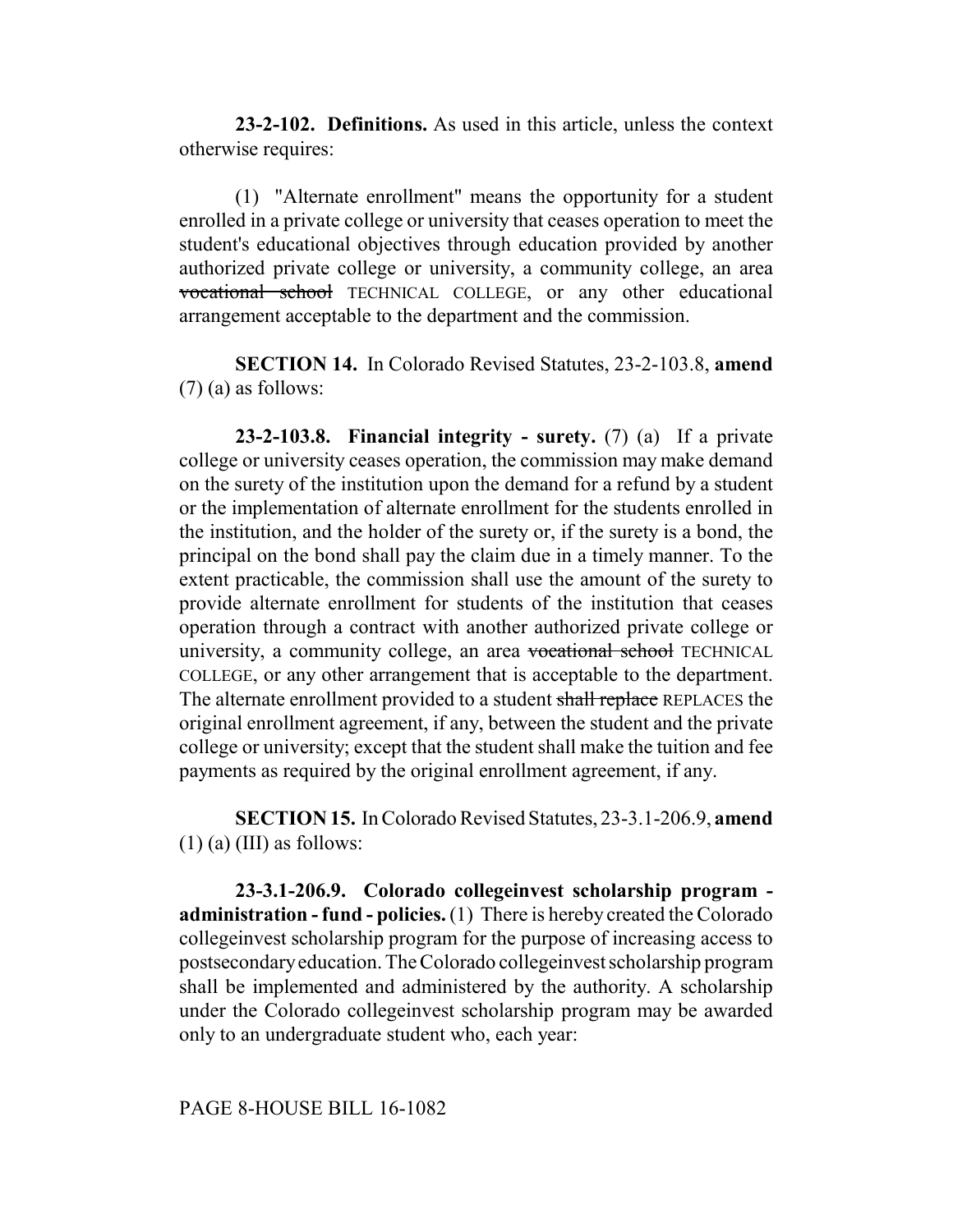(a) (III) Attends an area vocational school TECHNICAL COLLEGE, as defined in section 23-60-103 (1), and is earning postsecondary credits that may be transferred into an associate degree program at a community college or into a degree program at a four-year institution of higher education as provided in section 23-1-108 (7) and the state credit transfer policies established by the Colorado commission on higher education; and

**SECTION 16.** In Colorado Revised Statutes, 23-3.3-1101, **amend** (1) as follows:

**23-3.3-1101. Career and technical education certificate programs - tuition assistance - funding.** (1) The commission shall establish a tuition assistance program for students enrolled in career and technical education certificate programs, referred to in this section as "certificate programs". Subject to available appropriations, the commission shall allocate moneys to community colleges, Colorado Mesa university, area vocational schools TECHNICAL COLLEGES, and local district junior colleges to provide tuition assistance for students who meet the income eligibility requirements for the federal Pell grant but do not qualify for the Pell grant because the certificate program in which they are enrolled does not meet the Pell grant minimum credit hour requirements. The department of higher education and the institutions that receive tuition assistance moneys pursuant to this section shall administer the program in accordance with policies and procedures that the commission establishes.

**SECTION 17.** In Colorado Revised Statutes, 23-5-111.4, **amend** (3) (a) as follows:

**23-5-111.4. Tuition for members of the National Guard.** (3) (a) For the purposes of this section, "designated institution of higher education" means the Colorado state university - Pueblo, Adams state university, Colorado Mesa university, Metropolitan state university of Denver, Fort Lewis college, Western state Colorado university, all independent area vocational schools TECHNICAL COLLEGES, all local district colleges, the university of northern Colorado, the university of Colorado at Boulder, the university of Colorado at Denver, the university of Colorado at Colorado Springs, Colorado state university, the Colorado school of mines, the university of Colorado health sciences center, all community colleges governed by the state board for community colleges and occupational education, and any private institution of higher education in

PAGE 9-HOUSE BILL 16-1082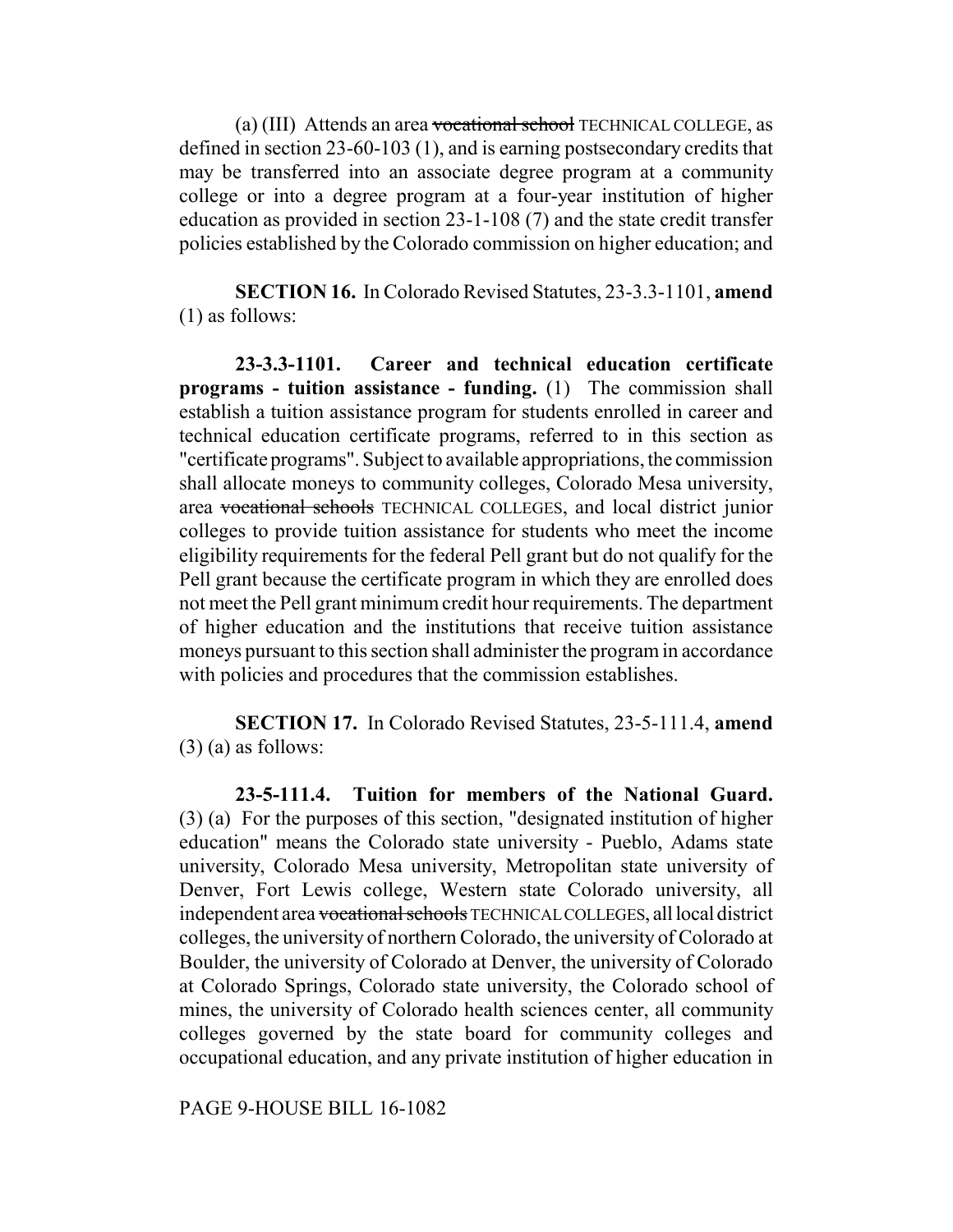Colorado that qualifies for the college opportunity fund pursuant to article 18 of this title and that offers an accredited certificate or degree program in homeland security. For a member of the Colorado National Guard enrolled in a private institution of higher education, tuition assistance shall be IS limited to the completion of the accredited certificate or degree program in homeland security and shall be IS provided at the discretion of the adjutant general of the department of military and veterans affairs. The tuition benefit to members of the Colorado National Guard under this subsection (3) for an accredited certificate or degree program in homeland security shall not exceed the moneys appropriated annually to the Colorado National Guard pursuant to section 23-3.3-202.

**SECTION 18.** In Colorado Revised Statutes, 23-5-129, **amend** (1) (b) and (11) as follows:

**23-5-129. Governing boards - performance contract authorization - operations.** (1) As used in this section, unless the context otherwise requires:

(b) "State institution of higher education" shall have HAS the same meaning as provided in section 23-18-102 (10); except that "state institution of higher education" shall include INCLUDES each junior college that is part of a junior college district organized pursuant to article 71 of this title and the area vocational schools TECHNICAL COLLEGES, as defined in section 23-60-103.

(11) Notwithstanding any provision of this section to the contrary, the provisions of subsections  $(6)$ ,  $(7)$ , and  $(10)$  of this section do not apply to the local district junior colleges or the area vocational schools TECHNICAL COLLEGES.

**SECTION 19.** In Colorado Revised Statutes, 23-5-140, **amend** (2) (a) as follows:

**23-5-140. Lifesaving school safety information.** (2) As used in this section, unless the context otherwise requires:

(a) "Institution of higher education" or "institution" means a state institution of higher education as defined in section 23-18-102 (10) (a), a junior college, an area vocational school TECHNICAL COLLEGE, or a

## PAGE 10-HOUSE BILL 16-1082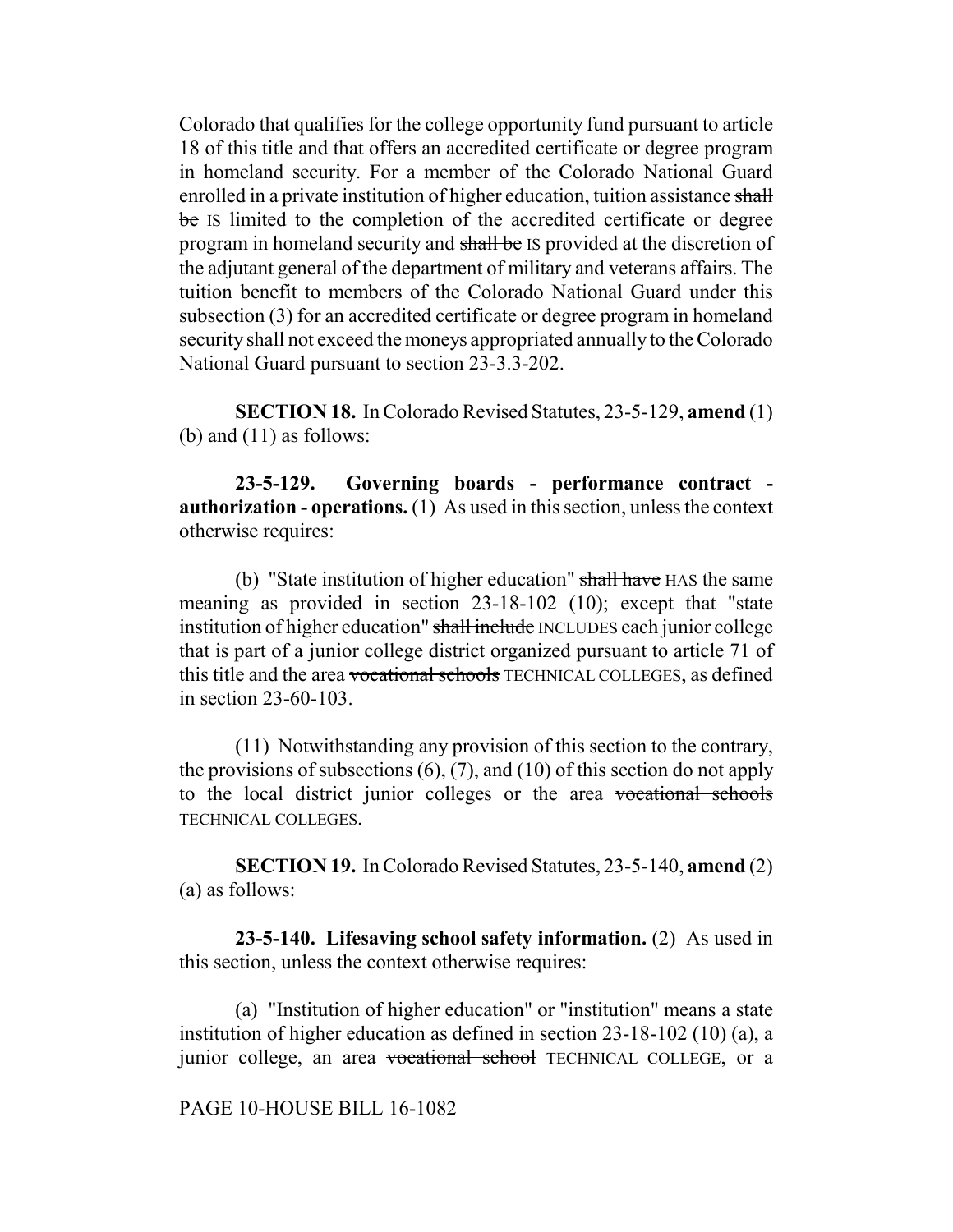technical college.

**SECTION 20.** In Colorado Revised Statutes, 23-5-141, **amend** (2) (c) as follows:

**23-5-141. Campus police information sharing - legislative declaration - definitions.** (2) For purposes of this section:

(c) "State institution of higher education" means a state institution of higher education as defined in section 23-18-102 (10) (a), a junior college, an area vocational school TECHNICAL COLLEGE, the Auraria higher education center, an education center, or a technical college.

**SECTION 21.** In Colorado Revised Statutes, 23-18-302, **amend** (1.5) as follows:

**23-18-302. Definitions.** As used in this part 3, unless the context otherwise requires:

(1.5) "Area vocational school TECHNICAL COLLEGE" has the same meaning as provided in section 23-60-103 (1).

**SECTION 22.** In Colorado Revised Statutes, 23-18-303, **amend** (1) as follows:

**23-18-303. Fee-for-service contracts - authorization**  definitions. (1) For the 2015-16 state fiscal year and each fiscal year thereafter, the governing board of a state institution of higher education may annually negotiate a fee-for-service contract with the department for the delivery of higher education services by the institution for the benefit of the state and its residents. Specialty education programs, area vocational schools TECHNICAL COLLEGES, and local district junior colleges are funded pursuant to the provisions of section 23-18-304.

**SECTION 23.** In Colorado Revised Statutes, 23-18-304, **amend**  $(2)$  (a), (2) (b), and (4) as follows:

**23-18-304. Funding for specialty education programs - area technical colleges - local district junior colleges.** (2) (a) Except as provided in paragraph (b) of this subsection (2), for the 2015-16 state fiscal

PAGE 11-HOUSE BILL 16-1082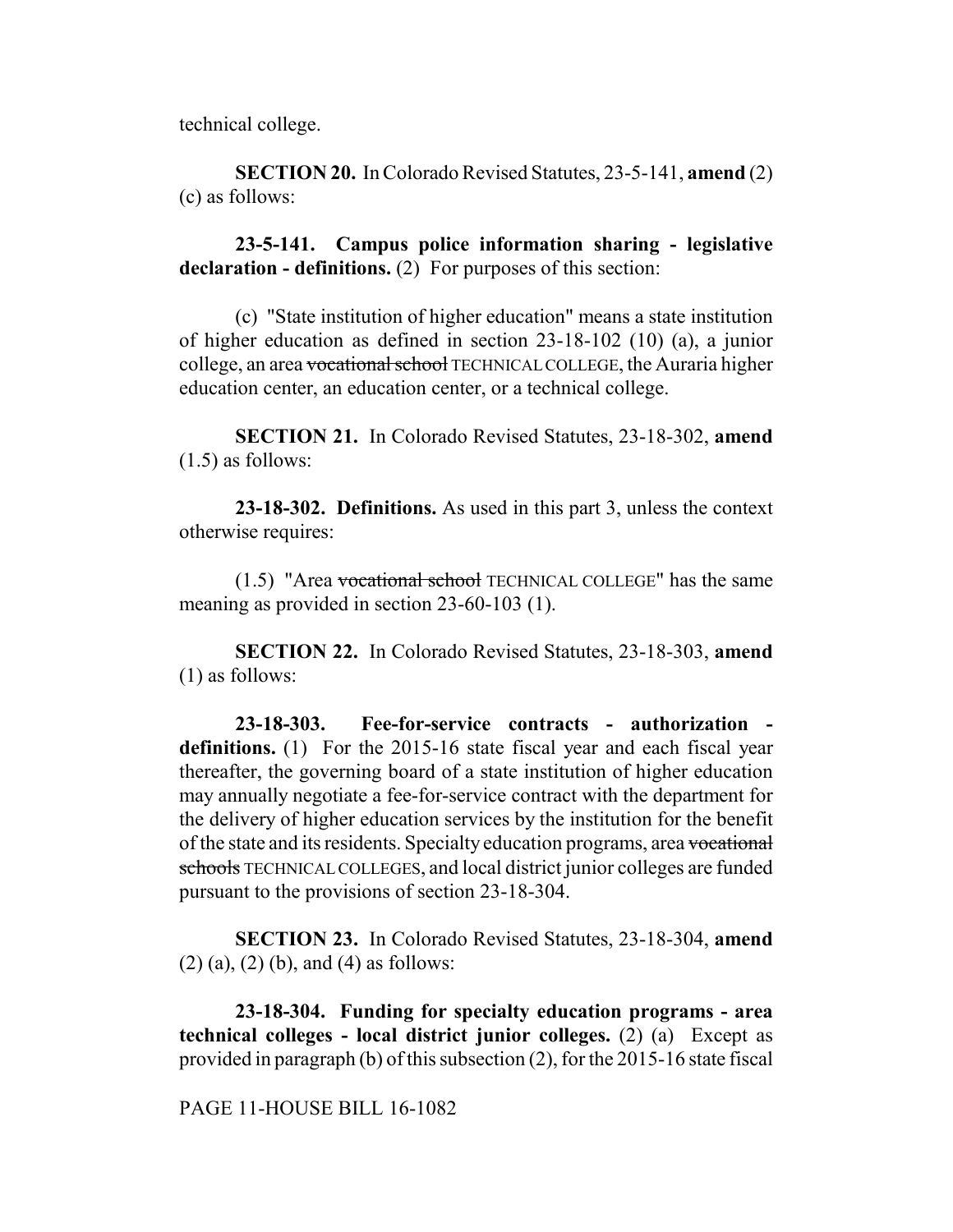year and each fiscal year thereafter, the direct grants made to eligible area vocational schools TECHNICAL COLLEGES pursuant to part 3 of article 71 of this title for a state fiscal year must be equal to the amount of the grants made in the preceding state fiscal year, increased or decreased by a percentage equal to the percentage change in the total state appropriation for the applicable state fiscal year from the total state appropriation for the preceding state fiscal year.

(b) After considering the status of the performance contracts with the area vocational schools TECHNICAL COLLEGES pursuant to section 23-5-129, the commission may recommend as part of its budget request that direct grants to area vocational schools TECHNICAL COLLEGES increase by a percentage that is greater than the percentage change in the total state appropriation for the preceding state fiscal year or decrease by a percentage that is less than the percentage change in the total state appropriation for the applicable fiscal year from the total state appropriation for the preceding state fiscal year.

(4) The governing boards of institutions with specialty education programs, the area vocational schools TECHNICAL COLLEGES, the local district junior colleges, and the commission are encouraged to develop funding models that include specific performance metrics to ensure that these programs and institutions are meeting the policy goals established by the general assembly and adopted by the commission in its master plan.

**SECTION 24.** In Colorado Revised Statutes, 23-19.9-102, **amend**  $(1)$  (b) as follows:

**23-19.9-102. Higher education federal mineral lease revenues fund - higher education maintenance and reserve fund - creation sources of revenues - use.** (1) (b) The general assembly may annually appropriate moneys in the revenues fund to directly pay for or pay the costs of financing capital construction projects at state-supported institutions of higher education that are included on a prioritized list of such projects specified in a joint resolution that has taken effect in accordance with section 39 of article V of the state constitution after being sponsored by the joint budget committee of the general assembly, approved by the general assembly, and presented to the governor pursuant to section 23-1-106.3 (1) (b), enacted by Senate Bill 08-233, enacted at the second regular session of the sixty-sixth general assembly. The general assembly may also

PAGE 12-HOUSE BILL 16-1082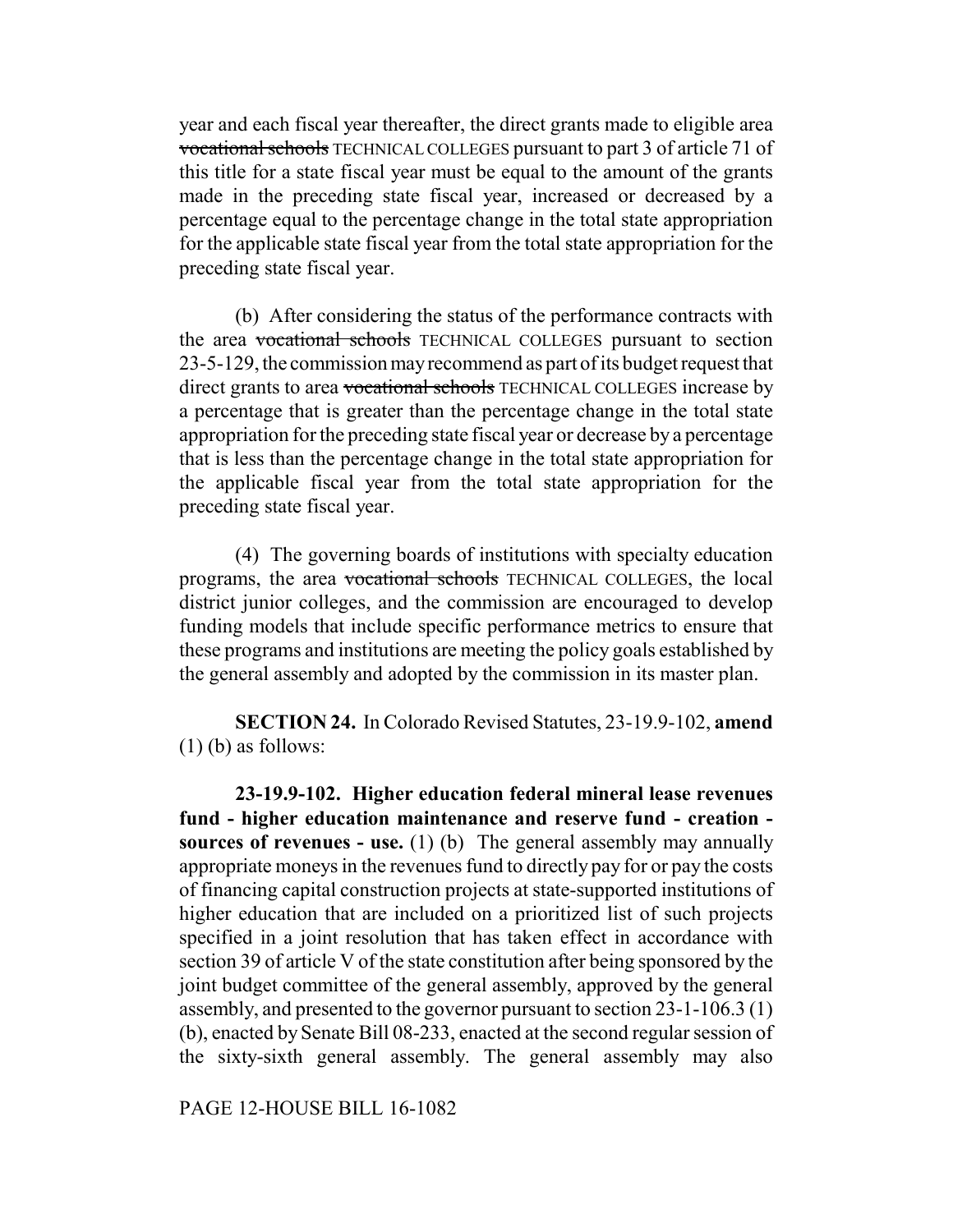appropriate moneys in the revenues fund to the department of education for distribution by the department, or any board or division within the department that the department may designate, to school districts for capital construction projects at area vocational schools TECHNICAL COLLEGES, as defined in section 23-60-103 (1). In making such appropriations, the general assembly shall give priority consideration to capital construction projects at state-supported institutions of higher education that are located in communities that are substantially impacted by energy production or conversion activities, and the department, or any board or division within the department designated to distribute moneys appropriated to the department pursuant to this paragraph (b), shall give priority consideration to capital construction projects at area vocational schools TECHNICAL COLLEGES that are located in such communities. Only capital construction projects that will be used exclusively or primarily for academic purposes shall be eligible for funding pursuant to this paragraph (b).

**SECTION 25.** In Colorado Revised Statutes, 23-60-102, **amend** (3) as follows:

**23-60-102. Legislative declaration.** (3) The function of the two-year college system is to conduct occupational, technical, and community service programs with no term limitations and general education, including college transfer programs with unrestricted admissions. It is further the intent of this article to develop appropriate occupational education and adult education programs in these and other postsecondary educational institutions, to maintain and expand occupational education programs in the elementary and secondary schools of the state permitting local school districts already having vocational schools AREA TECHNICAL COLLEGES to continue to operate them, and to develop work study and on-the-job training programs designed to acquaint youth with the world of work and to train and retrain youth and adults for employment. The general assembly intends that state agencies concerned with occupational education in the public schools shall cooperate with the board in planning and implementing occupational education programs, to the end that the state of Colorado has complete and well-balanced occupational and adult education programs available to the people of Colorado at all educational levels.

**SECTION 26.** In Colorado Revised Statutes, 23-60-103, **amend** (1) as follows:

# PAGE 13-HOUSE BILL 16-1082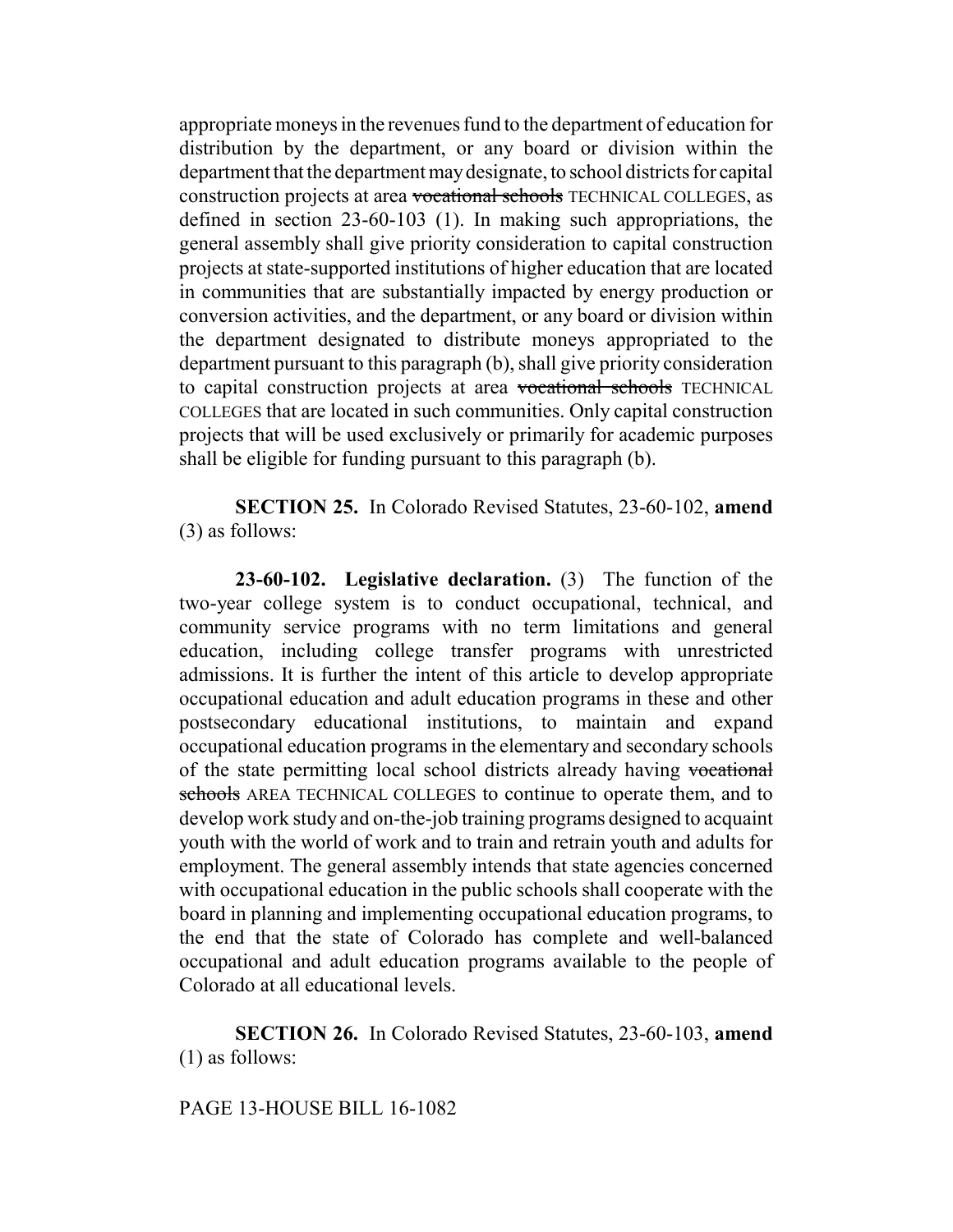**23-60-103. Definitions.** As used in this article, unless the context otherwise requires:

(1) "Area vocational school TECHNICAL COLLEGE" means a school offering approved postsecondary vocational programs for credit, operated by a local school district or by a board of cooperative services, and designated by the general assembly as an area vocational school TECHNICAL COLLEGE in conformity with standards established by the state board for community colleges and occupational education. Tuition rates and fees charged any person not enrolled in a secondary school curriculum shall be uniform for any group classification. For the purposes of this article, the following schools as named in this subsection  $(1)$  or as their names may be changed pursuant to section 23-60-801, are declared to be area vocational schools TECHNICAL COLLEGES: The Emily Griffith opportunity school TECHNICAL COLLEGE, the Delta-Montrose area vocational school TECHNICAL COLLEGE, and the Aurora tech center PICKENS TECHNICAL COLLEGE.

**SECTION 27.** In Colorado Revised Statutes, 23-60-109, **amend**  $(1)$  (a) as follows:

**23-60-109. Career pathways - design - legislative declaration.** (1) The general assembly finds and declares that:

(a) The board developed the manufacturing career pathway pursuant to part 10 of this article after consulting with local district junior colleges and area vocational schools TECHNICAL COLLEGES, and in collaboration with the department of labor and employment, the department of higher education, the department of education, and the state work force development council, created in section 24-46.3-101, C.R.S.;

**SECTION 28.** In Colorado Revised Statutes, **repeal** 23-60-801 as follows:

**23-60-801. Area vocational schools - name.** The school district board of education or the board of cooperative services, whichever is applicable, that acts as the governing board of an area vocational school may, by resolution, rename the area vocational school to identify it as a technical college. Identifying an area vocational school as a technical college shall not change its status as an area vocational school nor change

PAGE 14-HOUSE BILL 16-1082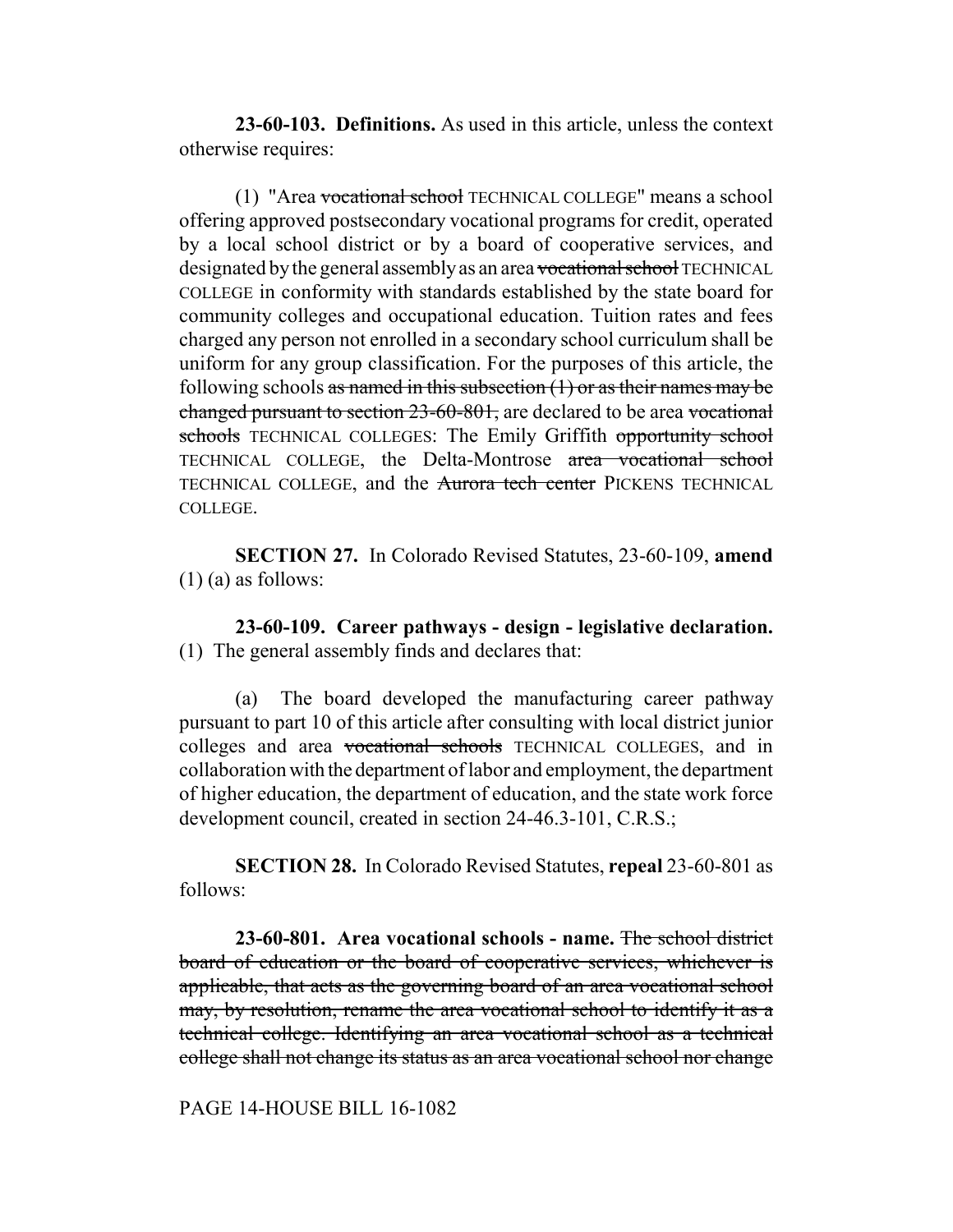the governance or operation of the area vocational school.

**SECTION 29.** In Colorado Revised Statutes, **amend** 23-60-802 as follows:

**23-60-802. Area technical colleges - credits - transfer.** On or before September 1, 2004, the board shall adopt policies to ensure that, if a student completes a program of study at an area vocational school TECHNICAL COLLEGE and subsequently enrolls in an institution within the state system of community and technical colleges, or transfers from an area vocational school TECHNICAL COLLEGE to an institution within the state system of community and technical colleges, any postsecondary course credits earned by the student while enrolled in the area vocational school TECHNICAL COLLEGE will apply in full at another area vocational school TECHNICAL COLLEGE or to an appropriate program leading to a certificate or to an associate degree at a community or technical college. Postsecondary credits earned by a student at an area vocational school TECHNICAL COLLEGE may be transferred into an associate degree program at a community college or into a degree program at a four-year institution of higher education as provided in section 23-1-108 (7) and the state credit transfer policies established by the Colorado commission on higher education.

**SECTION 30.** In Colorado Revised Statutes, 23-60-902, **amend**  $(1)$  (a), (1) (b), (1) (c), and (3) (a) as follows:

**23-60-902. Accelerated education and skills training certificates.** (1) (a) The board may collaborate with the local district junior colleges, area vocational schools TECHNICAL COLLEGES, the unit within the department of education that works with adult education, and local workforce development programs to design certificate programs through which an eligible adult who has an insufficient level of information or math literacy may obtain a career and technical education certificate on an accelerated schedule to assist him or her in entering or re-entering the workforce or in obtaining better employment. Each certificate program must consist of courses that integrate information and math literacy development programs with career and technical training. The time required to complete a certificate program must not exceed twelve months.

(b) The board shall work with the community colleges, junior

PAGE 15-HOUSE BILL 16-1082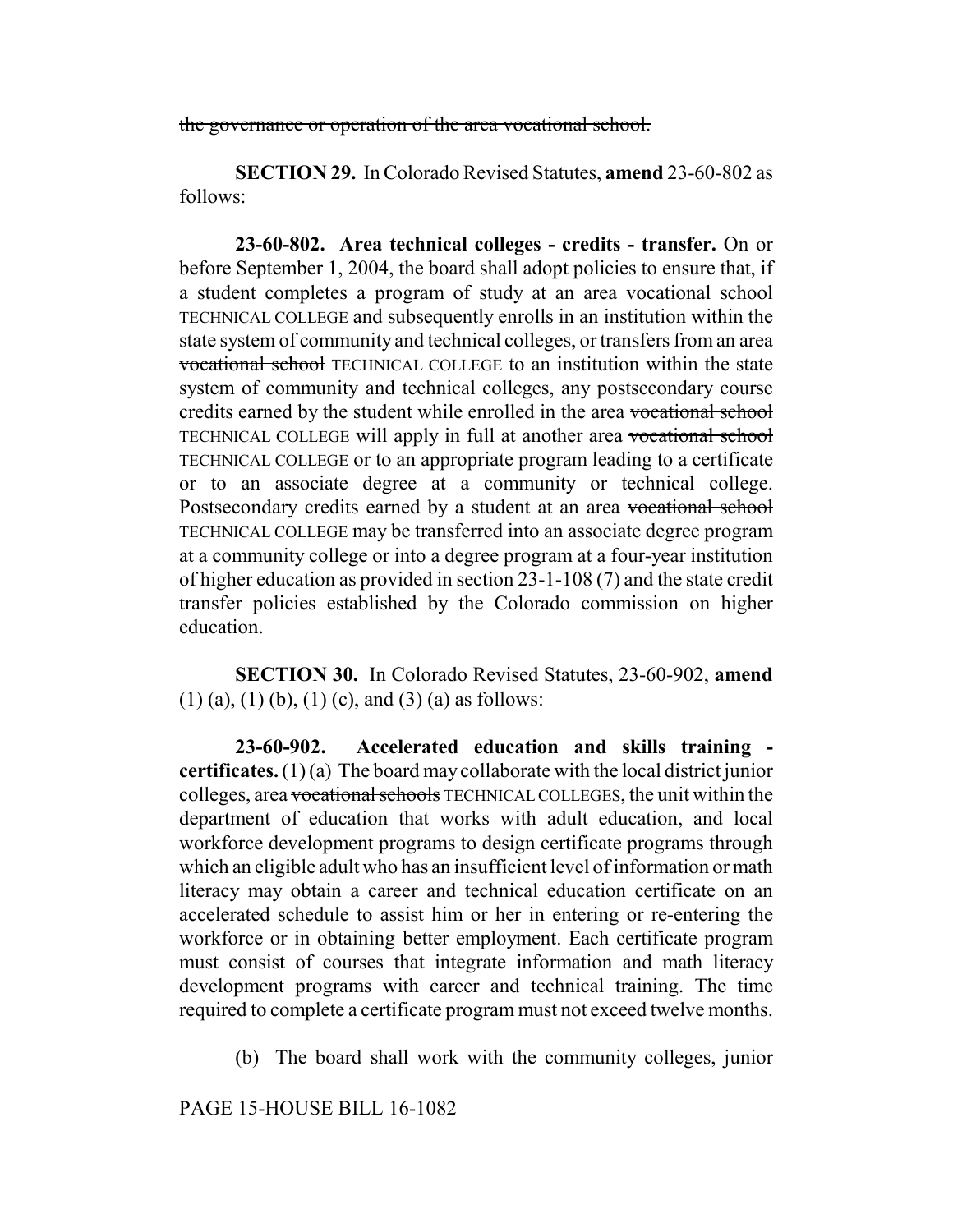district colleges, and area vocational schools TECHNICAL COLLEGES to design the career and technical training portion of each certificate program.

(c) The board is encouraged to collaborate with and may enter into memorandums of understanding with local district junior colleges, area vocational schools TECHNICAL COLLEGES, the unit within the department of education that works with adult education, local workforce development programs, and other local adult education providers to ensure that the accelerated certificates program can be implemented locally.

(3) (a) A community college in the state system of community and technical colleges, a local district junior college, and an area vocational school TECHNICAL COLLEGE may choose to participate in the accelerated certificates program by offering one or more of the certificate programs created through the accelerated certificates program pursuant to subsection (1) of this section.

**SECTION 31.** In Colorado Revised Statutes, 23-60-1003, **amend** (1) as follows:

**23-60-1003. Manufacturing career pathway - design.** (1) No later than the 2014-15 academic year, the board, after consulting with local district junior colleges and area vocational schools TECHNICAL COLLEGES, in collaboration with the department of labor and employment, the department of higher education, the department of education, and the state work force development council, created in section 24-46.3-101, C.R.S., shall design a career pathway for students within the manufacturing sector. The manufacturing career pathway shall connect school districts, local district junior colleges, area vocational schools TECHNICAL COLLEGES, community colleges, and four-year institutions of higher education with adult education programs, local workforce development programs, and regional manufacturing sector partnerships, and will allow a student to earn income while progressing along the career pathway.

**SECTION 32.** In Colorado Revised Statutes, 23-61.5-101, **amend** (1) as follows:

**23-61.5-101. Formation - petition of electors.** (1) Any area or part of an area of the state which is designated by the state board for community colleges and occupational education as an area to be served by

PAGE 16-HOUSE BILL 16-1082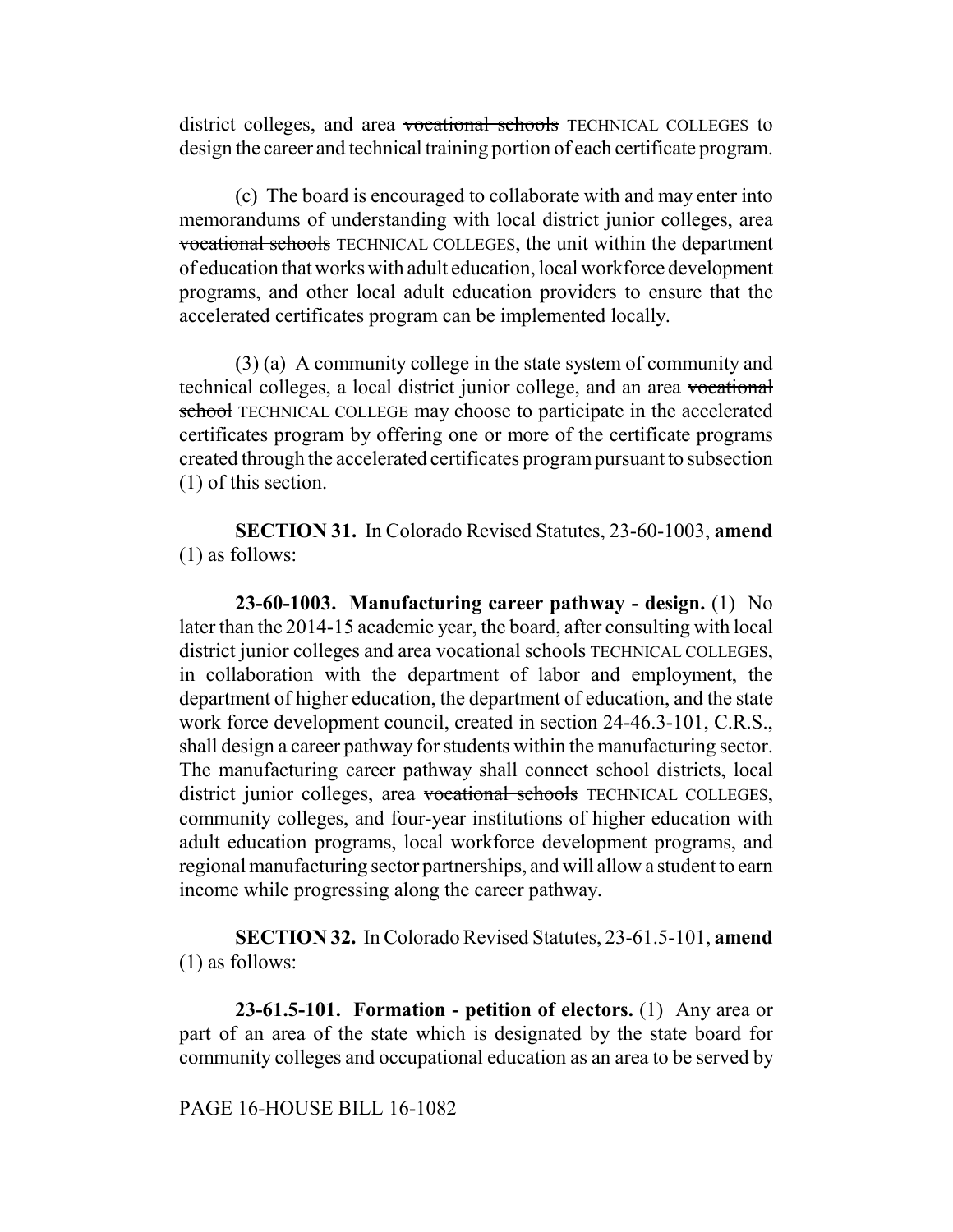an area vocational school TECHNICAL COLLEGE and which also contains a junior college district which is designated as an area vocational school TECHNICAL COLLEGE pursuant to article 60 of this title may be formed as an area vocational district as provided in this part 1.

**SECTION 33.** In Colorado Revised Statutes, **amend** 23-61.5-110 as follows:

**23-61.5-110. Property tax - vocational services.** Each area vocational district, acting through its board, shall have HAS the power to impose an ad valorem property tax against property in the district to raise revenue for the purpose of meeting the cost of the postsecondary vocational services provided within the district by the area vocational school TECHNICAL COLLEGE which serves and is contained in the district, including but not limited to the cost of capital construction.

**SECTION 34.** In Colorado Revised Statutes, **amend** 23-61.5-112 as follows:

**23-61.5-112. Additions to district - procedure.** (1) If any part of the area designated by the state board for community colleges and occupational education as an area to be served by an area vocational school TECHNICAL COLLEGE desires to be annexed to an existing area vocational district, it may do so by the following procedure:

(a) By obtaining approval of the existing area vocational district. The approval shall be IS given only upon a majority vote of the eligible electors of the existing area vocational district as expressed by a majority polled at the time of the regular biennial school election held in the area vocational district. The election shall MUST be called only upon the affirmative vote of the board.

(b) By obtaining approval of the eligible electors residing in the part of the designated area desiring to be annexed voting on the question of annexation at a regular biennial school election. The election shall MUST be called only upon the filing of a petition for inclusion with the county clerk and recorder of the county in which the part is located or with the county clerk and recorder of each county in which a part is located if the part is located in more than one county. The petition shall MUST be signed by ten percent of the eligible electors who reside in the part. The provisions of

#### PAGE 17-HOUSE BILL 16-1082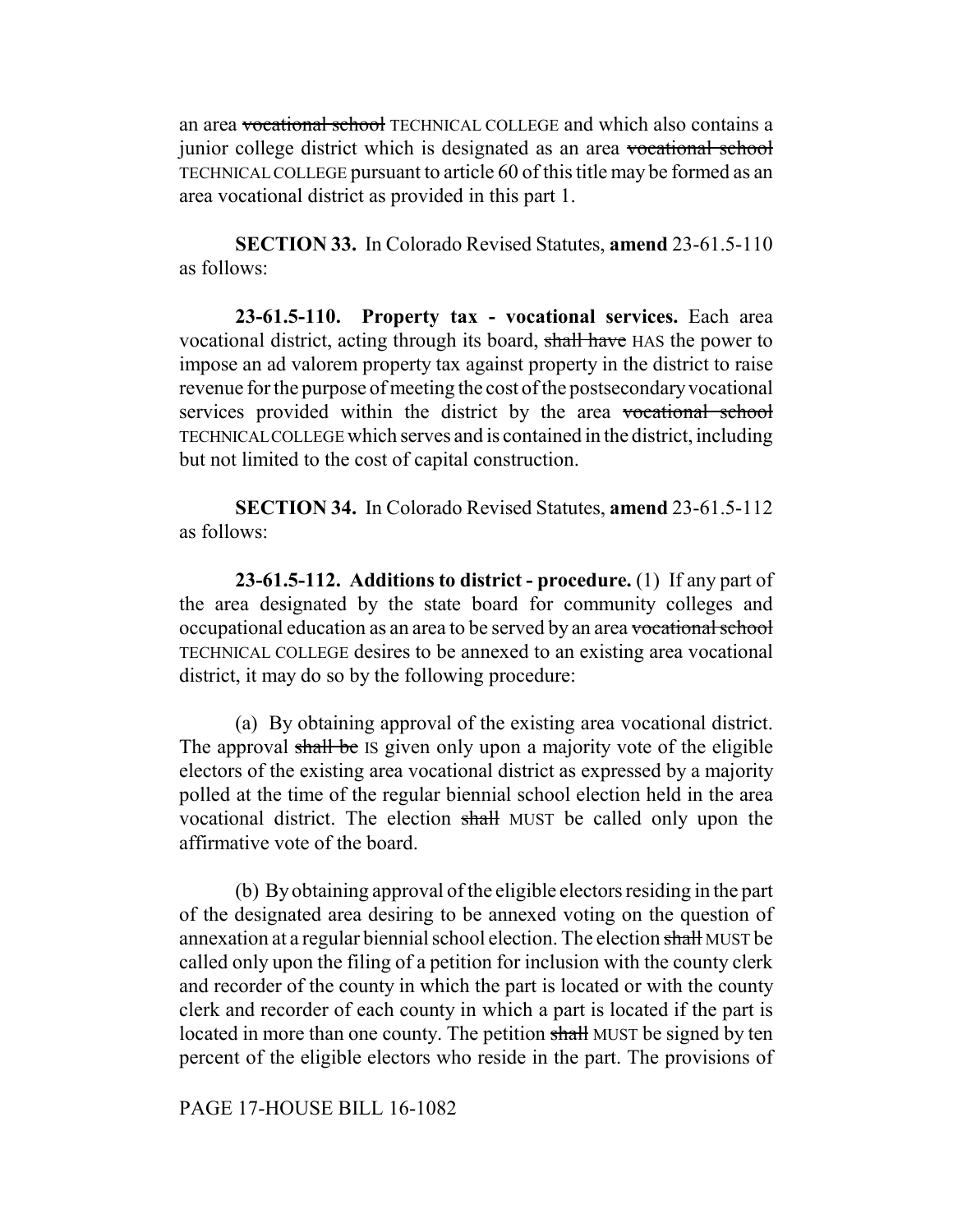sections 23-61.5-104 and 23-61.5-106 shall apply to the election. If more than a majority of all votes cast at the election are in favor of the inclusion, the part shall be IS included in the area vocational district.

**SECTION 35.** In Colorado Revised Statutes, 23-61.5-201, **amend** (1) as follows:

**23-61.5-201. Procedure.** (1) Except as provided in subsection (2) of this section, the board shall determine in each year the amount of money necessary to be raised by taxation and shall fix a rate of levy which, when levied upon every dollar of valuation for assessment of taxable property within the district, will raise the amount required by the district annually to supply funds to defray its expenses, including but not limited to the cost of postsecondary vocational services provided by the area vocational school TECHNICAL COLLEGE and capital construction.

**SECTION 36.** In Colorado Revised Statutes, 23-71-302, **amend** (1) as follows:

**23-71-302. Distribution of grants.** (1) The board shall annually certify to the state treasurer the amount of the direct grants to be paid to Colorado mountain college, Aims community college, and the area vocational schools TECHNICAL COLLEGES, as specified by the general assembly and appropriated pursuant to section 23-18-304 for the applicable fiscal year. Each institution or area vocational school TECHNICAL COLLEGE may use the direct grants for current operating costs or for capital construction.

**SECTION 37.** In Colorado Revised Statutes, 23-71-303, **amend** (1) as follows:

**23-71-303. Distributions to area technical colleges.** (1) Any area vocational school TECHNICAL COLLEGE operating or organized and operating as such during the entire school year may be reimbursed by the state in an amount specified annually by the general assembly pursuant to section 23-18-304. In no instance shall Such reimbursement MUST NOT exceed the total direct cost of the vocational program per FTE.

**SECTION 38.** In Colorado Revised Statutes, 24-19.9-101, **amend** (2) as follows:

# PAGE 18-HOUSE BILL 16-1082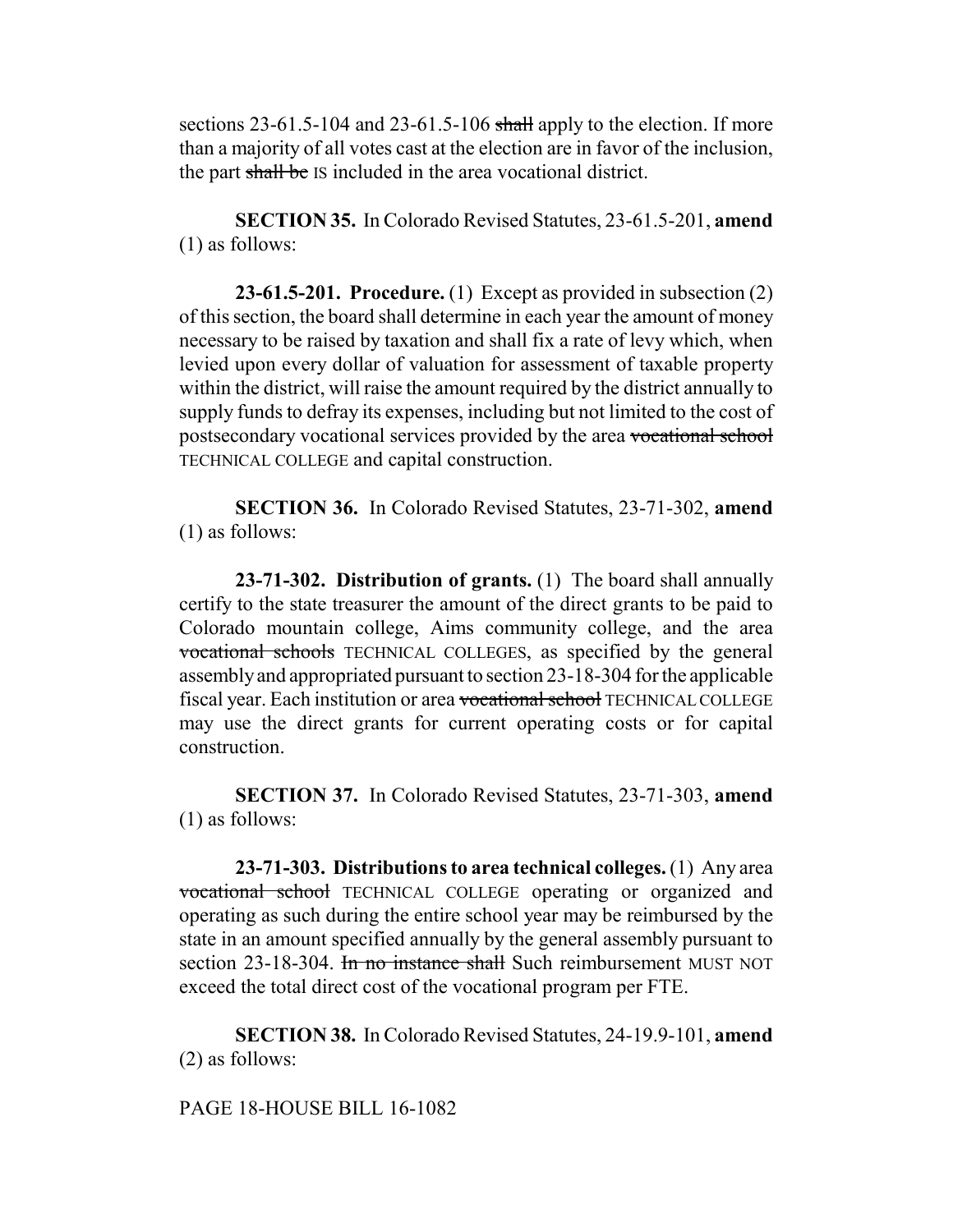**24-19.9-101. Definitions.** As used in this article, unless the context otherwise requires:

(2) "Institution of higher education" means a state university or college, community college, junior college, local district college, or area vocational school TECHNICAL COLLEGE described in title 23, C.R.S.

**SECTION 39.** In Colorado Revised Statutes, 24-46.3-101, **amend**  $(2)$  (d) (IV) as follows:

**24-46.3-101. State work force development council - creation membership - funding through gifts, grants, and donations - talent pipeline cash fund.** (2) Membership of the state council must include:

(d) Other members appointed by the governor, who are:

(IV) Representatives of organizations and individuals that have experience and expertise in the delivery of work force investment activities, including chief executive officers of community colleges, AREA TECHNICAL COLLEGES, and community-based organizations in the state;

**SECTION 40.** In Colorado Revised Statutes, 24-46.3-301, **amend** (2) as follows:

**24-46.3-301. Definitions.** As used in this part 3, unless the context otherwise requires:

(2) "Area vocational school TECHNICAL COLLEGE" has the same meaning as provided in section 23-60-103, C.R.S.

**SECTION 41.** In Colorado Revised Statutes, 23-46.3-302, **amend**  $(1)$  (a), (2) (a) (II), and (2) (a) (VII) as follows:

**24-46.3-302. Postsecondary and work force readiness statewide coordinator - position created - duties.** (1) (a) There is created the position of postsecondary and work force readiness statewide coordinator to work under the direction of the state work force development council. The statewide coordinator works with and helps to coordinate the efforts of local education providers, businesses, industry, area vocational schools TECHNICAL COLLEGES, community colleges, apprenticeship programs, the

PAGE 19-HOUSE BILL 16-1082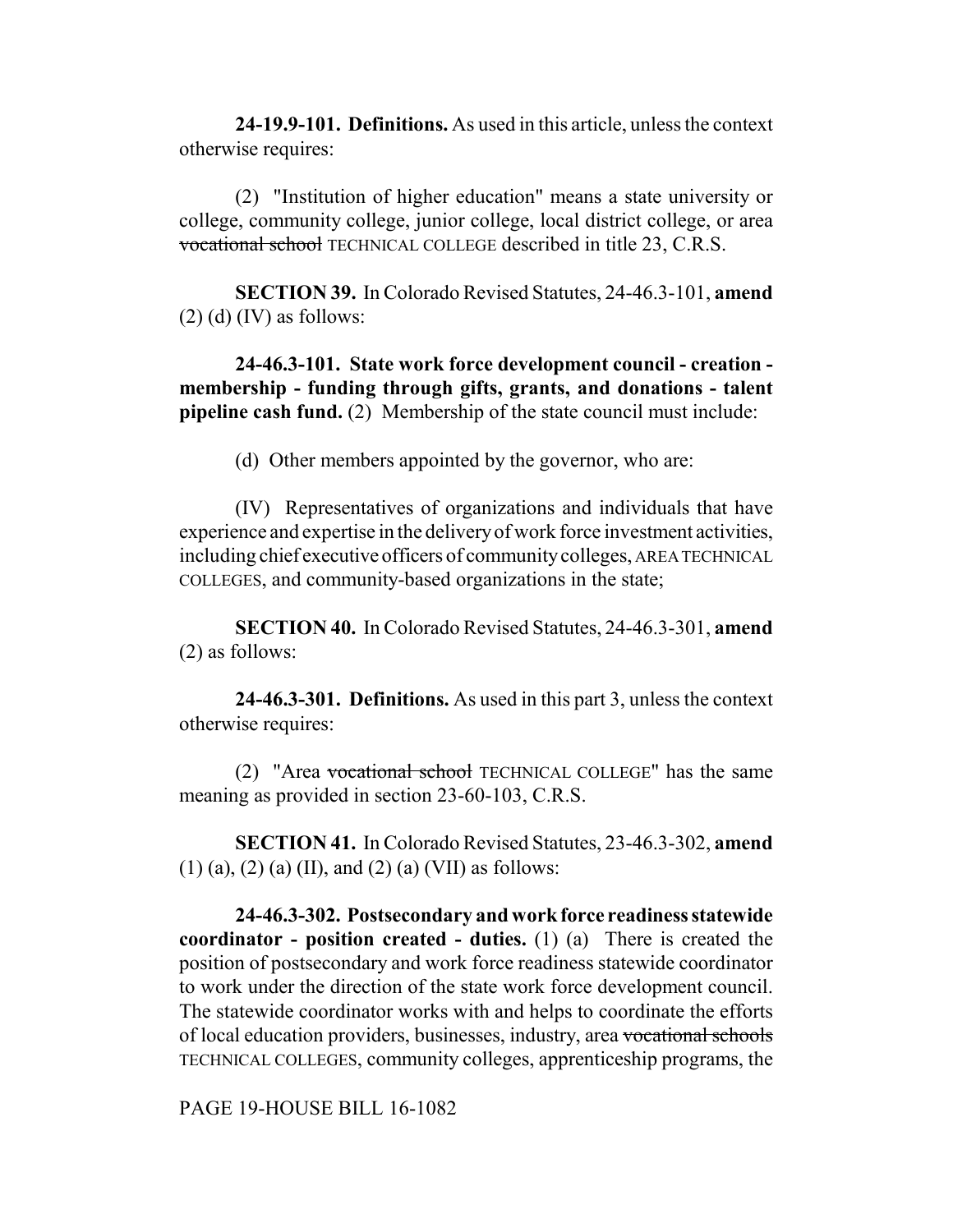department of education, the work force development council, the career and technical education division within the Colorado community college system, the department of higher education, college preparation programs, and other appropriate entities to raise the level of postsecondary and work force readiness that Colorado high school graduates achieve, especially with regard to readiness upon high school graduation for skilled career positions in business and industry.

(2) (a) The statewide coordinator shall assist local education providers in:

(II) Implementing concurrent enrollment programs as provided in article 35 of title 22, C.R.S., and in entering into concurrent enrollment agreements with area vocational schools TECHNICAL COLLEGES, community colleges, and four-year institutions of higher education;

(VII) Developing partnerships with businesses, industry, unions, area vocational schools TECHNICAL COLLEGES, community colleges, apprenticeship programs, and other entities to create opportunities for students to participate in educational and training programs that lead to obtaining a career entry-level credential.

**SECTION 42.** In Colorado Revised Statutes, 24-77-104.5, **amend**  $(4)$  (a) (IX) as follows:

**24-77-104.5. General fund exempt account - appropriations to critical needs fund - specification of uses for health care and education - definitions.** (4) (a) Funding for the benefit of students attending community colleges and other institutions of higher education, as used in subparagraph (III) of paragraph (b) of subsection (1) of this section, shall be limited to funding for:

(IX) Area vocational school TECHNICAL COLLEGE grants.

**SECTION 43.** In Colorado Revised Statutes, 39-3-124, **amend** (1) (b) (II) as follows:

**39-3-124. Property used by state entity - installment sales or lease agreement - lease-purchase or leveraged lease agreement exemption.** (1) (b) (II) For purposes of this paragraph (b), "state-supported

## PAGE 20-HOUSE BILL 16-1082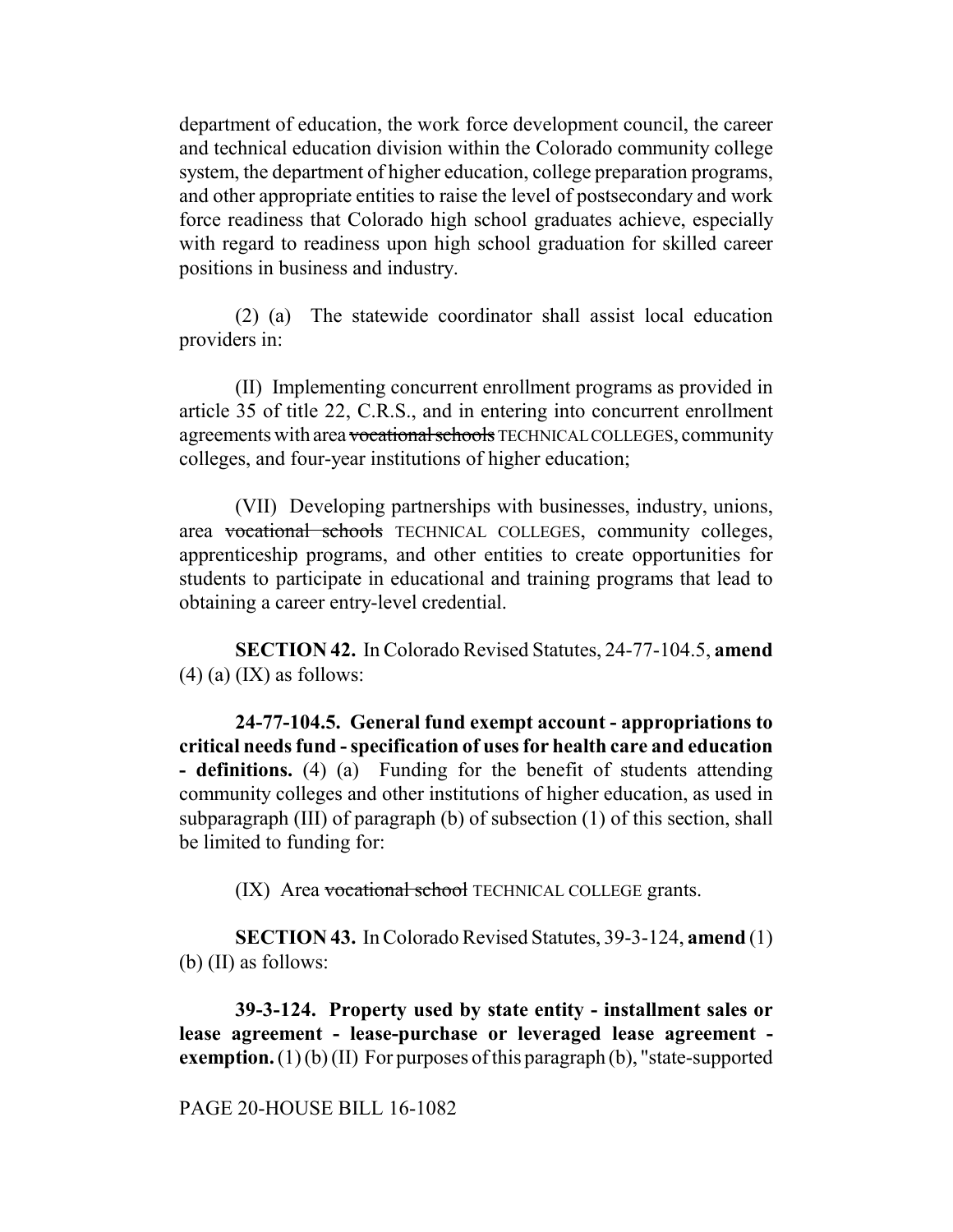institution of higher education" includes, but need not be limited to, all postsecondary institutions in the state supported in whole or in part by state funds, including junior colleges and community colleges, extension programs of the state-supported universities and colleges, local district colleges, area vocational schools TECHNICAL COLLEGES, and the institutions governed by the regents of the university of Colorado.

**SECTION 44.** In Colorado Revised Statutes, 39-22-531, **amend**  $(1)$  (h.5) as follows:

**39-22-531. Colorado job growth incentive tax credit - rules definitions - repeal.** (1) As used in this section, unless the context otherwise requires:

(h.5) "State institution of higher education" means a state institution of higher education as defined in section 23-18-102 (10), C.R.S., a junior college, or an area vocational school TECHNICAL COLLEGE.

**SECTION 45.** In Colorado Revised Statutes, 39-30.5-103, **amend** (11) introductory portion as follows:

**39-30.5-103. Definitions.** As used in this article, unless the context otherwise requires:

(11) "State institution of higher education" means a state institution of higher education as defined in section 23-18-102 (10), C.R.S., a junior college, or an area vocational school TECHNICAL COLLEGE that:

**SECTION 46.** In Colorado Revised Statutes, 23-3.3-1004, **amend**  $(4)$  (a) (III) (D) as follows:

**23-3.3-1004. Colorado opportunity scholarship initiative advisory board - created - duties - rules.** (4) The board shall hold its first meeting on or before November 1, 2014, at a time and place to be designated by the executive director or by his or her designee. The board shall meet at least four times each year and shall carry out the following duties:

(a) Promulgate rules for administration of the initiative, including but not limited to the following:

PAGE 21-HOUSE BILL 16-1082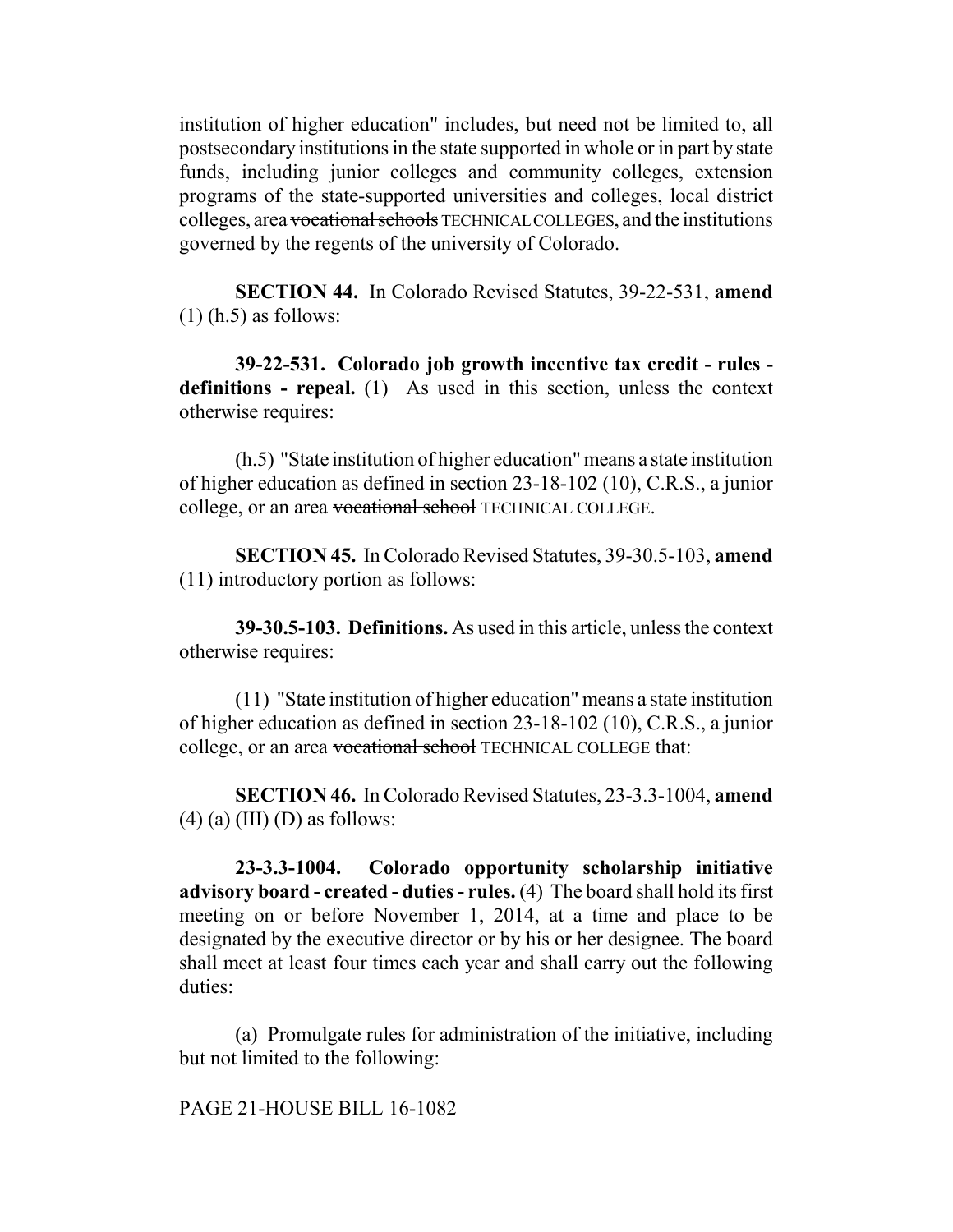(III) Rules establishing permissible uses of grant and scholarship moneys from the initiative, which rules shall stipulate that:

(D) To the extent practicable, grants of tuition assistance must be awarded to students representing rural and urban areas of the state and to students attending public vocational schools, AREA TECHNICAL COLLEGES, community colleges, four-year institutions of higher education, and research institutions; and

**SECTION 47.** In Colorado Revised Statutes, 23-41-114, **amend**  $(4)$  (b)  $(IV)$   $(A)$  as follows:

**23-41-114. Colorado energy research institute - creation.** (4) The institute shall conduct:

(b) The following specific research and educational programs designed to meet the information needs of the department of natural resources, other agencies of the state's executive branch, the legislature, and the public:

(IV) (A) To facilitate economic development by funding local community colleges, colleges, AREA TECHNICAL COLLEGES, and vocational schools in regions where energy development is occurring and by providing grants for job training and education resources to advance knowledge and skill development that goes beyond basic research and helps attract, educate, and train people for employment.

**SECTION 48. Act subject to petition - effective date.** This act takes effect at 12:01 a.m. on the day following the expiration of the ninety-day period after final adjournment of the general assembly (August 10, 2016, if adjournment sine die is on May 11, 2016); except that, if a referendum petition is filed pursuant to section 1 (3) of article V of the state constitution against this act or an item, section, or part of this act within such period, then the act, item, section, or part will not take effect unless